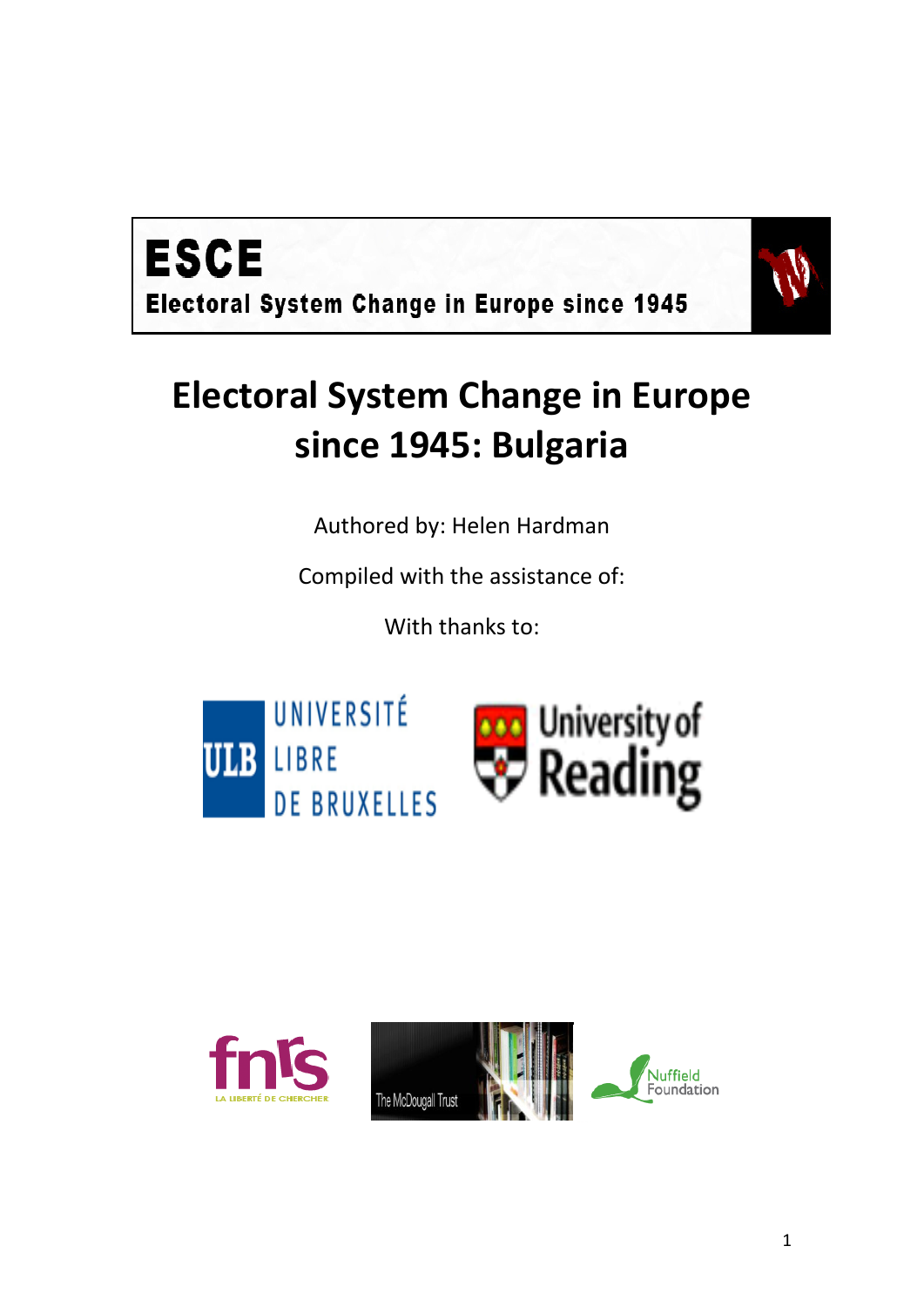

## **Section 1: Overview of Bulgarian Electoral System Changes since 1990**

In April 1990, the law on elections to the Bulgarian Grand National Assembly was endorsed. This was intended as an interim measure to elect an enlarged parliament of 400 members in the summer elections of 1990; this enlarged parliament would then determine a Constitution (Birch et al., 2002: 113-21; Crampton, 1995: 236). The system adopted for this 1990 election was mixed, comprising 200 seats contested in singled member districts (SMDs) and 200 contested in multi-member districts (MMDs) using closed party lists and with seats allocated to parties according the d'Hondt method (Birch et al., 2002: 121). "The possibility of introducing preferential voting was discussed, but closed lists were preferred by the larger parties" (Birch *et al.* 2002: 121). In 1991, the size of the parliament was significantly reduced, to 240, and a new law was introduced, which altered the method of allocating mandates, to be contested in 31 multi-member districts, from party lists. The system remained in essence the same (closed list PR) until 2009 when a mixed system was re-introduced, shortly before the 2009 elections. For the 2009 elections, 31 seats were contested in SMDs and the remainder through party lists allocated according to the Hare-Niemeyer method (Spirova, 2010: 276). In 2011, yet another new electoral law was introduced changing the system back to PR with mandates to be allocated according to the Hare-Niemeyer method, and for the first time, the law provided for semi-open party lists, to be achieved via preference voting. As the following review indicates, provision in the law for independent candidates has varied, and has apparently shifted from favourable to more restrictive requirements over time; although in 2009 concessions for independent candidates were once again introduced. Also, since 2001, the Constitutional Court has acted to strike down, on a number of occasions, various provisions in Bulgaria's electoral laws and amendments to those laws.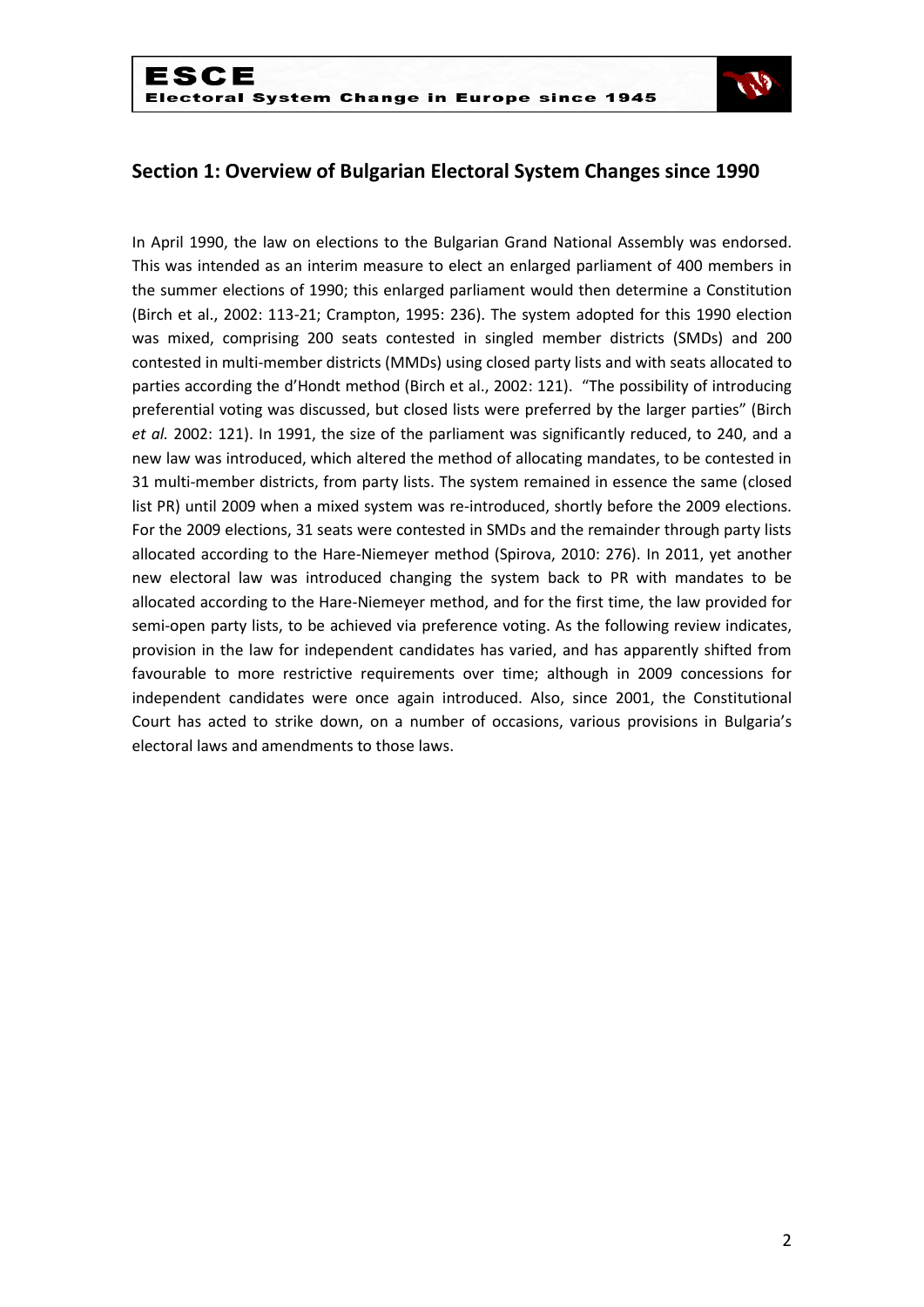

# **Section 2: Relevant Electoral System changes in Bulgaria since 1945**

## **Table 1. Summary of Bulgarian Electoral Laws, Amendments and relevant Constitutional Court decisions since 1990**

| Law                                                                                                                                                                                           | Amendment | Date of<br>enactment | Location                                                                                                                       | Relevant   |
|-----------------------------------------------------------------------------------------------------------------------------------------------------------------------------------------------|-----------|----------------------|--------------------------------------------------------------------------------------------------------------------------------|------------|
| Law on elections to the Grand<br>National Assembly <sup>1</sup>                                                                                                                               |           | $3.04.1990^2$        | The State Journal <sup>3</sup><br>No. 28, 6.04.1990                                                                            | <b>Yes</b> |
| Central Electoral Commission.<br>Method for calculating the<br>results<br>from<br>voting<br>the<br>proportional electoral system <sup>4</sup>                                                 |           |                      | The State Journal<br>No. 46, 8.06.1990                                                                                         | Yes        |
| Supplementary text to the law<br>included in the Method of<br>counting the votes from the<br>proportional electoral system as<br>adopted by the Central Electoral<br>Commission. <sup>5</sup> |           |                      | The State Journal,<br>28,<br>6.04.1990;<br>no.<br>amended in<br>no. 29.<br>10.04.1990. ; amended<br>also in DV 46, 08.06.1990. | Yes        |
| Central Electoral Commission.<br>Method for counting the results<br>οf<br>the<br>voting for<br>the<br>proportional electoral system. <sup>6</sup>                                             |           |                      | The State Journal<br>No. 46, 8.06.1990                                                                                         | <b>Yes</b> |
| Law on election of national<br>representatives,<br>municipal<br>councillors and mayors '                                                                                                      |           | 20.08.1991           | The State Journal<br>No. 69, 22.08.1991                                                                                        | Yes        |

 $^1$  Закон за избиране на Велико Народно Събрание

<sup>3</sup> Държавен Вестник

**.** 

 $^6$  Централна избирателна комисия Методика за изчисляване на резултатите от гласуването по пропорционалната избирателна система

<sup>&</sup>lt;sup>2</sup> According to the final paragraph (Article 87, §2) of the law the date when the parliament endorsed the law was 3 March 1990. An erratum ('Поправка') in the following issue, no. 29 of 10.04.1990, states this date should read as 3 April 1990.

 $^4$  Централна Избирателна Комисия. Методика за изчисляване на резултатите от гласуването по пропорционалната избирателна система

 $^{\text{\tiny{5}}}$  След текста на закона е включена Методика за изчисляване на резултатите от гласуването по пропорционалната избирателна система, приета от ЦИК.

 $^{7}$ Закон за избиране на народни представители, общински съветници и кметове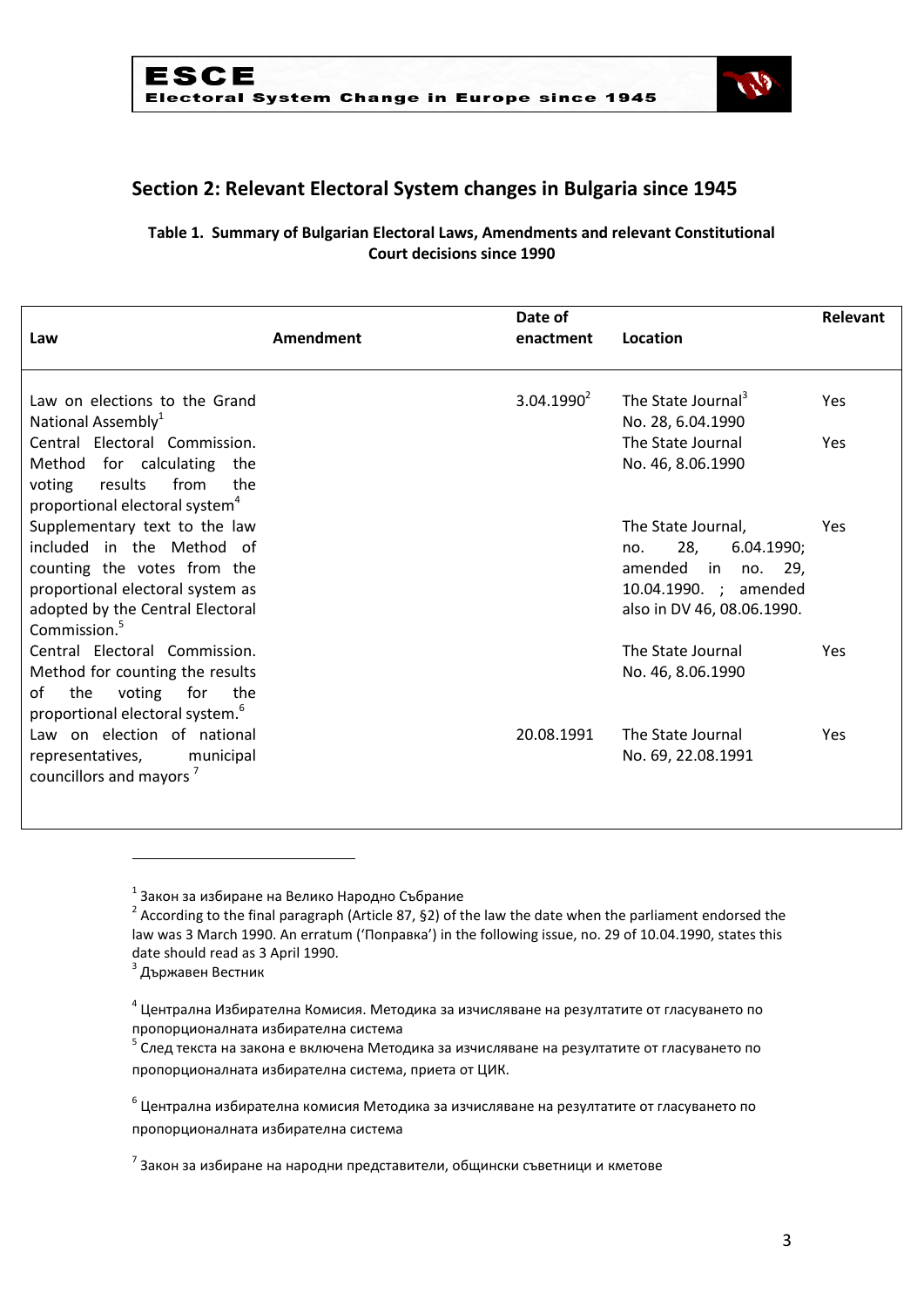| ESCE                                         |  |
|----------------------------------------------|--|
| Electoral System Change in Europe since 1945 |  |



|                                       | Amendments and supplements 22.08.1991<br>to the law<br>on election of<br>national<br>representatives,<br>municipal<br>councillors<br>and<br>mayors <sup>8</sup>        |                                                                                       | The State Journal<br>No. 70, 27.08.1991 | Yes |
|---------------------------------------|------------------------------------------------------------------------------------------------------------------------------------------------------------------------|---------------------------------------------------------------------------------------|-----------------------------------------|-----|
|                                       | Amendments and supplements 12.09.1991<br>to the law<br>on election of<br>national<br>representatives,<br>councillors<br>municipal<br>and<br>mayors <sup>9</sup>        |                                                                                       | The State Journal<br>No. 76, 13.09.1991 | No. |
|                                       | Amendments and supplements 21.11.1991<br>to the law<br>on election of<br>national<br>representatives,<br>municipal<br>councillors<br>and<br>mayors <sup>10</sup>       |                                                                                       | The State Journal<br>No. 98, 28.11.1991 |     |
| Law on local elections. <sup>11</sup> |                                                                                                                                                                        | 13.07.1995                                                                            | The State Journal<br>No. 66, 25.07.1995 |     |
|                                       | [Amendments and supplements Not known:<br>to the law on the elections of<br>national<br>representatives,<br>municipal<br>councillors<br>and<br>$mayors]$ <sup>12</sup> | issued<br>following<br>constitution<br>al<br>court<br>judgment<br>no.4,<br>11.02.1997 | The State Journal<br>No. 22, 14.03.1997 |     |

 $^8$  Закон за изменение и допълнение на Закона за избиране на народни представители, общински съветници и кметове

 $^{9}$  Закон за изменение и допълнение на Закона за избиране на народни представители, общински съветници и кметове

 $^{10}$  Закон за изменение на Закона за избиране на народни представители, общински съветници и кметове

 $11$  Закон за местните избори

 $12$  [Закон за изменение и допълнение на Закона за избиране на народни представители, общински съветници и кметове]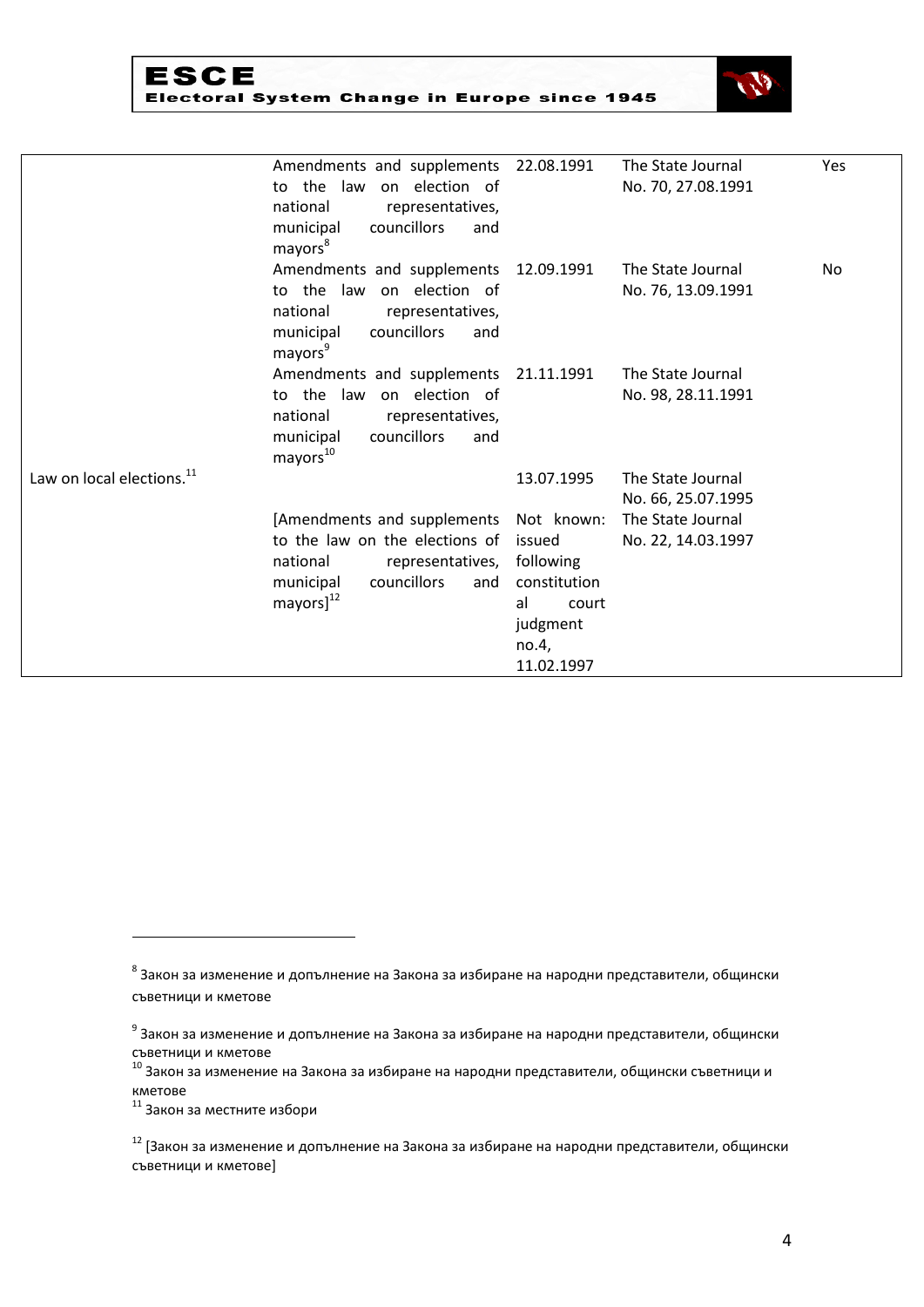

| <b>ESCE</b>                                  |  |
|----------------------------------------------|--|
| Electoral System Change in Europe since 1945 |  |

| Decision no.4 of 11 February<br>1997 on Constitutional issue no.<br>29 of 1996, Judge rapporteur<br>13<br>Gochev<br>Dimitur                                                                                                                                        |                                                                                                                                            |            | The State Journal<br>No. 22, 14.03.1997<br>http://www.constcourt.b<br>g/Pages/Document/defau<br>It.aspx?ID=385                                                                                     |           |
|--------------------------------------------------------------------------------------------------------------------------------------------------------------------------------------------------------------------------------------------------------------------|--------------------------------------------------------------------------------------------------------------------------------------------|------------|----------------------------------------------------------------------------------------------------------------------------------------------------------------------------------------------------|-----------|
|                                                                                                                                                                                                                                                                    | Amendments and supplements 28.02.2001<br>to the<br>law on access to<br>documents regarding former<br>state security services <sup>14</sup> |            | The State Journal<br>No. 24, 13.03.2001<br>http://www.constcourt.b<br>g/Pages/LegalBasis/defaul                                                                                                    |           |
| Law on the election of national<br>representatives <sup>15</sup>                                                                                                                                                                                                   |                                                                                                                                            | 12.04.2001 | t.aspx?VerID=61<br>The State Journal<br>No. 37, 13.04.2001                                                                                                                                         | Yes       |
| Constitutional Court. Decision<br>no. 8 of 3 May 2001 on<br>Constitutional Issue no. 10 of<br>2001, Judge rapporteur Rumen<br>lankov <sup>16</sup><br>Law on the protection of<br>classified information. <sup>17</sup><br>Law on political parties. <sup>18</sup> |                                                                                                                                            |            | The State Journal<br>No. 44, 8.05.2001<br>http://www.constcourt.b<br>g/Pages/Document/defau<br>lt.aspx?ID=607<br>The State Journal<br>No. 45, 30.04.2002<br>The State Journal<br>No. 28, 1.04.2005 | <b>No</b> |
|                                                                                                                                                                                                                                                                    | Amendments and supplements<br>law on election of<br>the<br>to<br>national representatives. <sup>19</sup>                                   | 11.04.2005 | The State Journal<br>No. 32, 12.04.2005                                                                                                                                                            | No        |

<sup>13</sup> Решение № 4 от 11 февруари 1997 г. по конституционно дело № 29 от 1996 г., докладчик съдията Димитър Гочев

 $^{14}$  Закон за изменение и допълнение на Закона за достъп до документите на бившата Държавна сигурност

<sup>15</sup> Закон за избиране на народни представители

 $^{\rm 16}$  Конституционен съд. Решение но. 8 от 3 май 2001, по конституционно дело Но.10 от 2001 г. съдия докладчик Румен Янков.

<sup>17</sup> Закон за защита на класифицираната информация

<sup>&</sup>lt;sup>18</sup> Закон за политическите партии

 $^{19}$  Закон за изменение и допълнение на Закона за избиране на народни представители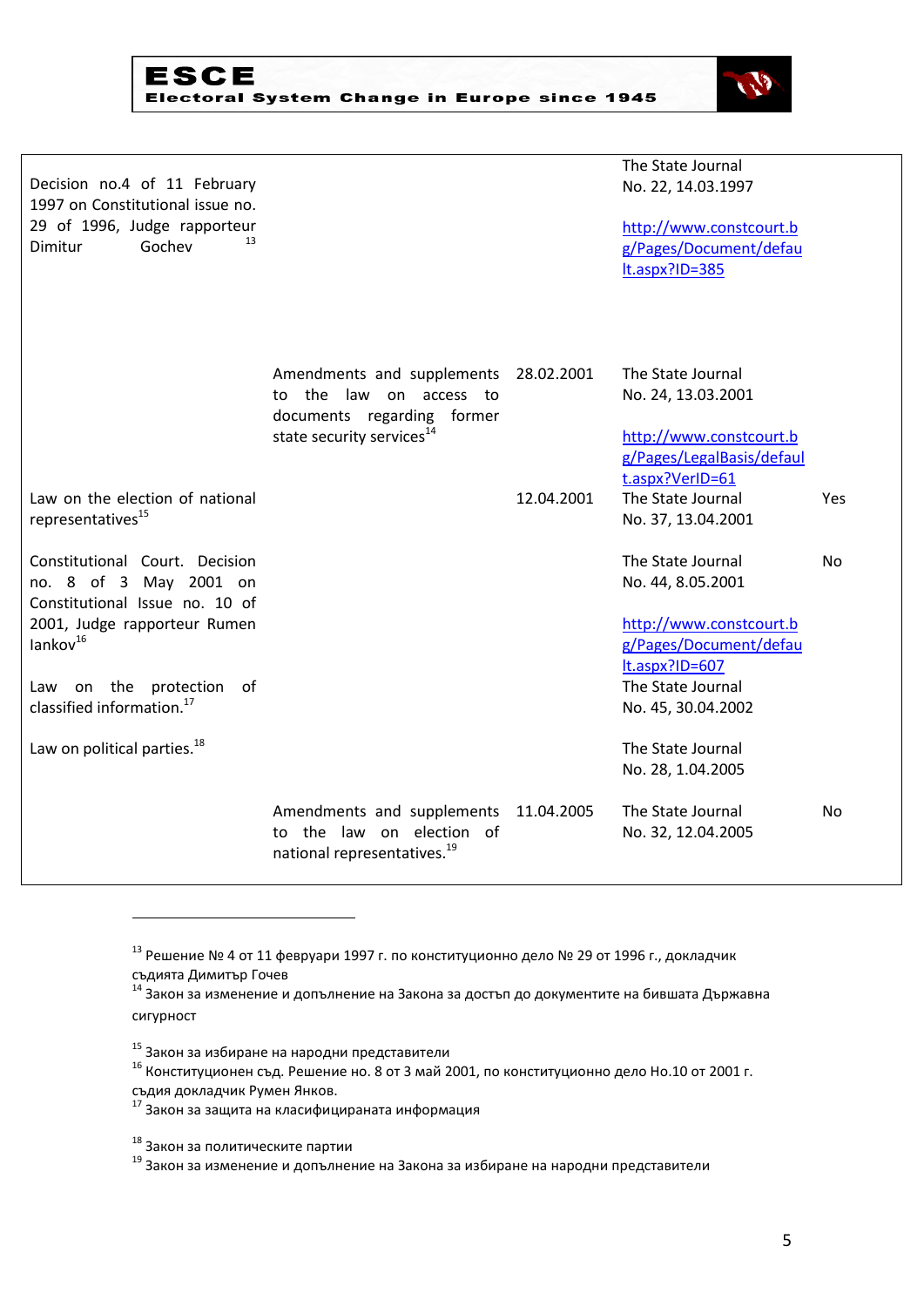## **ESCE** Electoral System Change in Europe since 1945



| The State Journal<br>Administrative-procedural<br>Code. <sup>23</sup><br>No. 30, 11.04.2006<br>for<br>The State Journal<br>Law<br>income<br>on<br>tax<br>individuals. <sup>24</sup><br>No. 95, 24.11.2006<br>Law on the National archives. <sup>25</sup><br>The State Journal<br>No. 57, 13.07.2007<br>Amendments and supplements<br>The State Journal<br>22.04.2009<br>Yes<br>to the law on election of<br>No. 31, 24.04.2009<br>national representatives. <sup>26</sup><br>Central Electoral Commission.<br>6.05.2009<br>The State Journal<br>Yes<br>Decision No. NS-9 of 6 May<br>No. 34, 8.05.2009<br>2009 on the adoption of a<br>method for determining the<br>results from the votes cast in<br>for<br>elections<br>national<br>representatives [to be held] on<br>the 5 July, 2009. <sup>27</sup> | Amendments to the law on<br>of<br>election<br>national<br>representatives. <sup>20</sup><br>Amendments and supplements<br>to the law on administration. <sup>21</sup><br>Amendments and supplements<br>to the law on election of the<br>President and Vice-president of<br>the Republic. <sup>22</sup> | 26.04.2005<br>25.07.2006 | The State Journal<br>No. 38, 3.05.2005<br>The State Journal<br>No. 24, 21.03.2006<br>The State Journal<br>No. 63, 4.08.2006 |  |
|-----------------------------------------------------------------------------------------------------------------------------------------------------------------------------------------------------------------------------------------------------------------------------------------------------------------------------------------------------------------------------------------------------------------------------------------------------------------------------------------------------------------------------------------------------------------------------------------------------------------------------------------------------------------------------------------------------------------------------------------------------------------------------------------------------------|--------------------------------------------------------------------------------------------------------------------------------------------------------------------------------------------------------------------------------------------------------------------------------------------------------|--------------------------|-----------------------------------------------------------------------------------------------------------------------------|--|
|                                                                                                                                                                                                                                                                                                                                                                                                                                                                                                                                                                                                                                                                                                                                                                                                           |                                                                                                                                                                                                                                                                                                        |                          |                                                                                                                             |  |
|                                                                                                                                                                                                                                                                                                                                                                                                                                                                                                                                                                                                                                                                                                                                                                                                           |                                                                                                                                                                                                                                                                                                        |                          |                                                                                                                             |  |
|                                                                                                                                                                                                                                                                                                                                                                                                                                                                                                                                                                                                                                                                                                                                                                                                           |                                                                                                                                                                                                                                                                                                        |                          |                                                                                                                             |  |
|                                                                                                                                                                                                                                                                                                                                                                                                                                                                                                                                                                                                                                                                                                                                                                                                           |                                                                                                                                                                                                                                                                                                        |                          |                                                                                                                             |  |
|                                                                                                                                                                                                                                                                                                                                                                                                                                                                                                                                                                                                                                                                                                                                                                                                           |                                                                                                                                                                                                                                                                                                        |                          |                                                                                                                             |  |
|                                                                                                                                                                                                                                                                                                                                                                                                                                                                                                                                                                                                                                                                                                                                                                                                           |                                                                                                                                                                                                                                                                                                        |                          |                                                                                                                             |  |
|                                                                                                                                                                                                                                                                                                                                                                                                                                                                                                                                                                                                                                                                                                                                                                                                           |                                                                                                                                                                                                                                                                                                        |                          |                                                                                                                             |  |
|                                                                                                                                                                                                                                                                                                                                                                                                                                                                                                                                                                                                                                                                                                                                                                                                           |                                                                                                                                                                                                                                                                                                        |                          |                                                                                                                             |  |
|                                                                                                                                                                                                                                                                                                                                                                                                                                                                                                                                                                                                                                                                                                                                                                                                           |                                                                                                                                                                                                                                                                                                        |                          |                                                                                                                             |  |
|                                                                                                                                                                                                                                                                                                                                                                                                                                                                                                                                                                                                                                                                                                                                                                                                           |                                                                                                                                                                                                                                                                                                        |                          |                                                                                                                             |  |

<sup>22</sup> Закон за изменение и допълнение на закона за избиране на президент и вицепрезидент на републиката

<sup>23</sup> Административнопроцесуален кодекс

- <sup>24</sup> Закон за данъците Върху доходите на физическите лица
- <sup>25</sup> Закон за Националния архивен фонд

<sup>20</sup> Закон за изменение на закона за избиране на народни представители

 $21$  Закон за изменение и допълнение на Закона за администрацията.

<sup>&</sup>lt;sup>26</sup> Закон за изменение и допълнение на Закона за избиране на народни представители

<sup>27</sup> Централна Избирателна комисия. Решение НС 9 от 6 май 2009 г. за приемане на методика за определяне на резултатите от гласуването в изборите за народни представители на 5 юли 2009 г.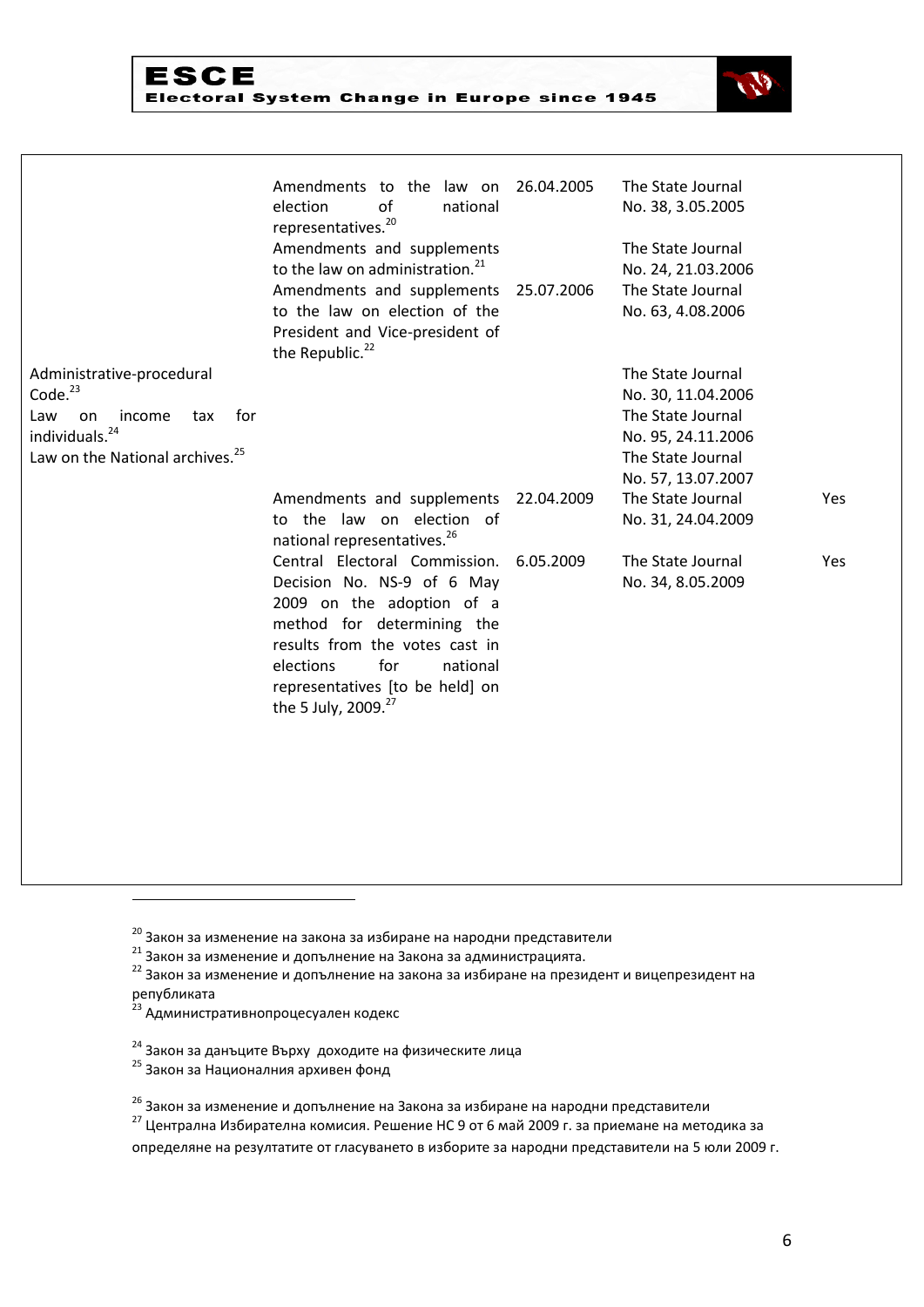| ESCE                                         |  |  |
|----------------------------------------------|--|--|
| Electoral System Change in Europe since 1945 |  |  |



|                                                                                                                                                               | Act no. 104 of 7 May 2009 on on 6.05.2009<br>tariffs for parties, coalitions and<br>initiating committees to pay for<br>debates, advertisements and<br>electoral campaign coverage<br>broadcast on Bulgarian national<br>television, Bulgarian national<br>radio and technical regional<br>centres. <sup>28</sup> |            | The State Journal<br>No. 36, 15.05.2009<br>http://izbori2009.bta.bg/                                                                                                                             |           |
|---------------------------------------------------------------------------------------------------------------------------------------------------------------|-------------------------------------------------------------------------------------------------------------------------------------------------------------------------------------------------------------------------------------------------------------------------------------------------------------------|------------|--------------------------------------------------------------------------------------------------------------------------------------------------------------------------------------------------|-----------|
| Constitutional Court. Decision<br>no.1, Sofiia, 12 May 2009 on<br>Constitutional issue No.5 of<br>2009, Judge rapporteur Vasil<br>29<br>Gotsev                | Amendments and supplements<br>to the law on Bulgarian identity                                                                                                                                                                                                                                                    | 12.05.2009 | The State Journal<br>No. 36, 15.05.2009<br>http://www.constcourt.b<br>g/Pages/Document/defau<br>lt.aspx?ID=1268<br>The State Journal<br>No. 82, 16.10.2009                                       | Yes       |
| Electoral Code. <sup>31</sup>                                                                                                                                 | documents. <sup>30</sup>                                                                                                                                                                                                                                                                                          |            | The State Journal<br>No. 9, 28.01.2011<br>Also in English (this is the<br>January version before<br>CC's decision in May):<br>http://www.venice.coe.in<br>t/docs/2011/CDL-<br>REF(2011)008-e.pdf | Yes       |
| Constitutional Court. Decision<br>No. 4, Sofiia, 4 May 2011 on the<br>Constitutional issue No.4 of<br>2011, Judge rapporteur Emiliia<br>Drumeva <sup>32</sup> |                                                                                                                                                                                                                                                                                                                   | 4.05.2011  | The State Journal<br>No. 36, 10.05.2011<br>http://www.constcourt.b<br>g/Pages/Document/defau<br>$lt.aspx?ID=1532$<br>http://www.constcourt.b<br>g/Pages/LegalBasis/Defau<br>lt.aspx?VerID=259    | <b>No</b> |

 $^{28}$  Постановление но. 104 от 7 май 2009 г. за приемане на тарифа, по която партиите, коалициите на политическите партии и инициативните комитети заплащат диспутите, клиповете и предизборните хроники, излъчени по Българската национална телевизия, Българското национално радио и техните регионални центрове

<sup>&</sup>lt;sup>29</sup> Решение № 1 София, 12 май 2009 г. по конституционно дело № 5 от 2009 г., съдия докладчик Васил Гоцев

 $^{30}$  Закон за изменение и допълнение на Закона за българските документи за самоличност

<sup>31</sup> Изборен кодекс

<sup>&</sup>lt;sup>32</sup> Решение № 4, София, 4 май 2011 г. по конституционно дело № 4 от 2011, съдия докладчик Емилия Друмева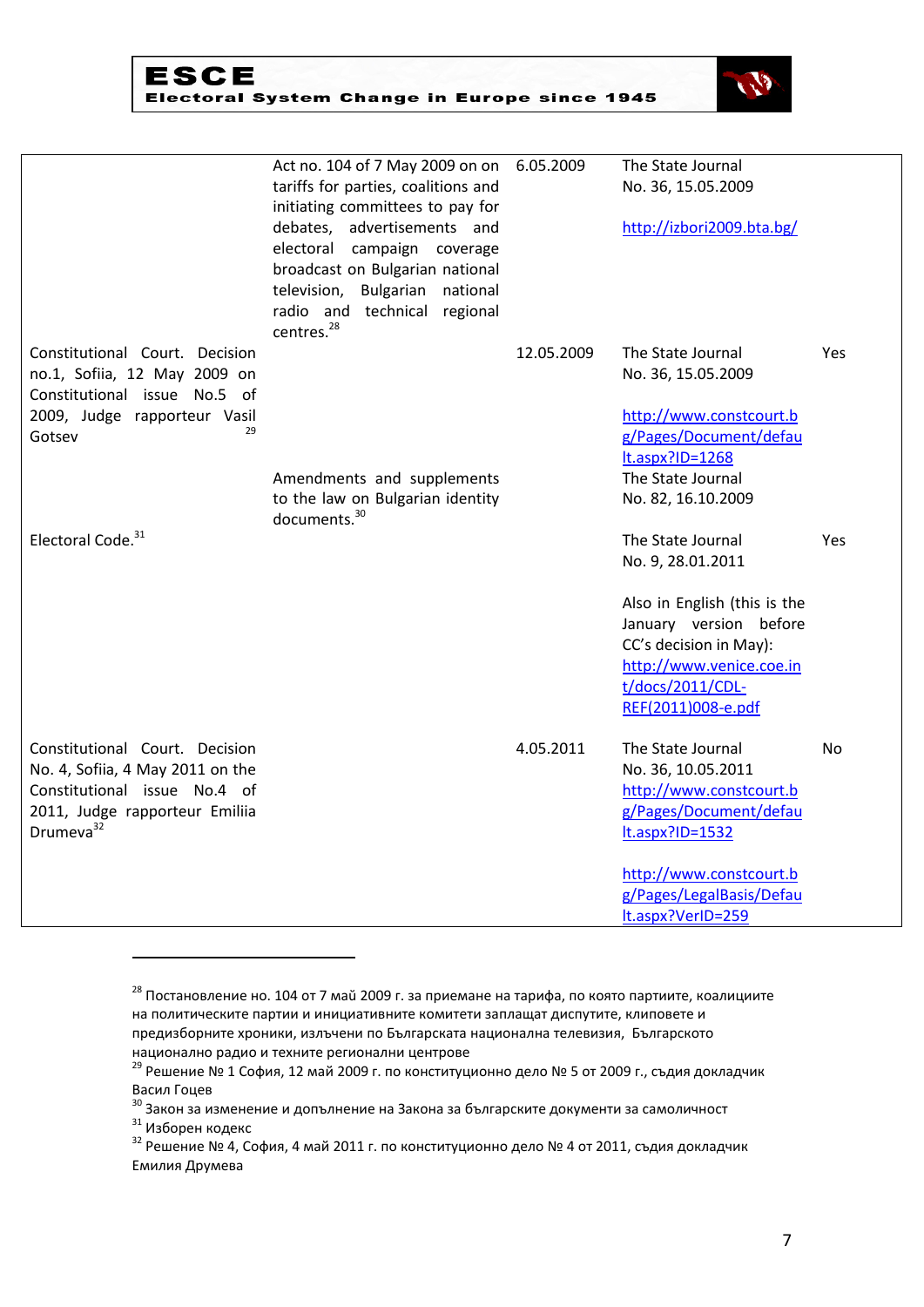

# **Section 3: Details of previous electoral systems and electoral system changes.**

#### *3.1 Districts and district magnitude*

In 1990, there were 28 MMDs in accordance with the number of oblasts. Since 1991 this was raised to 31, to provide the largest regions, Sofiia and Plovdiv with three extra districts. These remain, in 2011, 31 MMDs, whereby Sofiia is to comprise 3 districts, and Plovdiv, 2 districts and all others are to coincide with the oblast boundaries.<sup>33</sup> The method for allocating mandates to the respective MMDs, has been done in accordance with the largest remainder principle, on the basis of population size. So, the divisor to be applied is calculated from the entire population divided by the total number of mandates to be contested.<sup>34</sup> In 2009, a provision was introduced, whereby a minimum number of 3 mandates were to be allocated to each district;<sup>35</sup> and in the 2011 Electoral Code this was changed to a minimum of 4 mandates.<sup>36</sup>

In summary, district structures have been as follows:

- 1990:
	- o 200 SMDs; 28 MMDs (for 200 mandates)
	- o Overall average district magnitude: 1.8
	- o Average magnitude of MMDs: 7.1
- 1991-2005; 2011
	- o 31 MMDs; Average district magnitude: 7.7
- 2009:
	- o 31 SMDs; 31 MMDs (for 209 mandates)
	- o Overall average district magnitude: 3.9
	- o Average magnitude of MMDs: 6.7

 $33$  Electoral Code, 2011, Article 67 (1)

<sup>&</sup>lt;sup>34</sup> 1991 Law, Article 21(3); Metodika 2001, Articles 1-2; Electoral Code, Article 26(2)1

 $35$  2009 amendments to 2001 law, Article 23(4)b adding a new clause to paragraph 4 of Article 39 of the law.

 $36$  Electoral Code, 2011, Article 67 (3)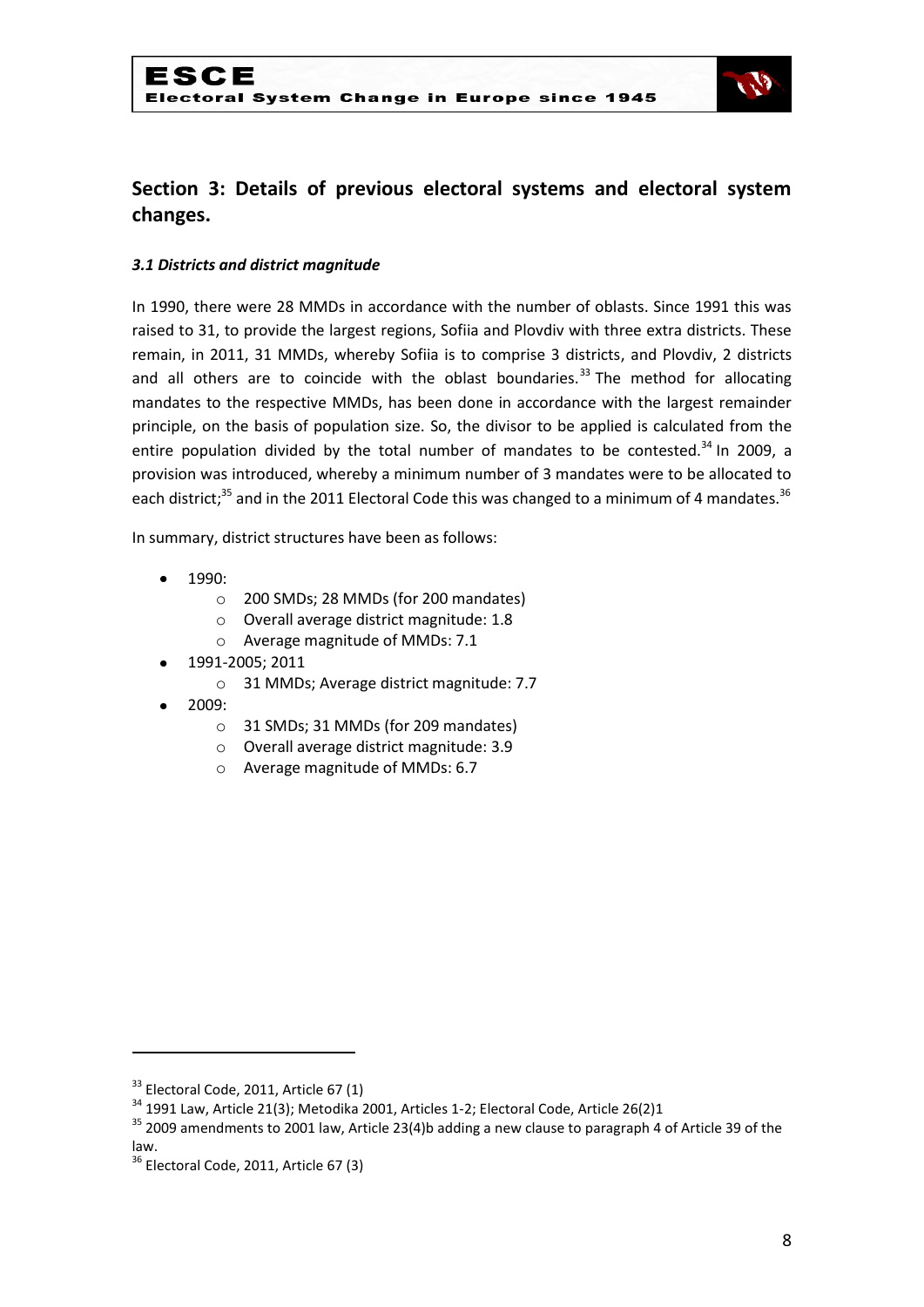



These have been distributed across the country since 1991 as follows:

## **Table 2. Districts and district magnitude 1991-2009**

| <b>Region and constituent oblasts</b> | <b>Districts</b>                              |
|---------------------------------------|-----------------------------------------------|
| Northwestern region (oblasts):        |                                               |
| 5. Vidin                              | Total of 5 electoral districts                |
| 6. Vratsa                             | (1 for each respective oblast)                |
| 12. Montana                           |                                               |
| 11. Lovech                            |                                               |
| 15. Pleven                            |                                               |
| North-central region (oblasts):       | Total of 5 electoral districts                |
| 4. Veliko Tŭrnovo                     | (1 for each respective oblast)                |
| 7. Gabrovo                            |                                               |
| 19. Ruse                              |                                               |
| 18. Razgrad                           |                                               |
| 20. Silistra                          |                                               |
| North-east region (oblasts):          | Total of 4 electoral districts                |
| 8. Dobrich                            | (1 for each respective oblast)                |
| 30. Shumen                            |                                               |
| 3. Varna                              |                                               |
| 28. Türgovishte                       |                                               |
| South-east region (oblasts):          | Total of 4 electoral districts                |
| 2. Burgas                             | (1 for each respective oblast)                |
| 31. lambol                            |                                               |
| 21. Sliven                            |                                               |
| 27. Stara Zagora                      |                                               |
| South-central region (oblasts):       | Total of 6 electoral districts                |
| 13. Pazardzhik                        | (2 for Plovdiv; 1 each for other oblasts)     |
| 16 & 17. Plovdiv                      |                                               |
| 22. Smolian                           |                                               |
| 9. Kürdzhali                          |                                               |
| 29. Khaskovo                          |                                               |
| South-west region (oblasts):          | Total of 7 electoral districts                |
| 22-24. Sofiia-city                    | (3 for Sofiia city; 1 for each other oblasts) |
| 25. Sofiia (oblast)                   |                                               |
| 1. Blagoevgrad                        |                                               |
| 10. Kiustendil                        |                                               |
| 14. Pernik                            |                                               |

The number of mandates allocated to each multi-member district at each election from 1990 to 2009 has been as follows: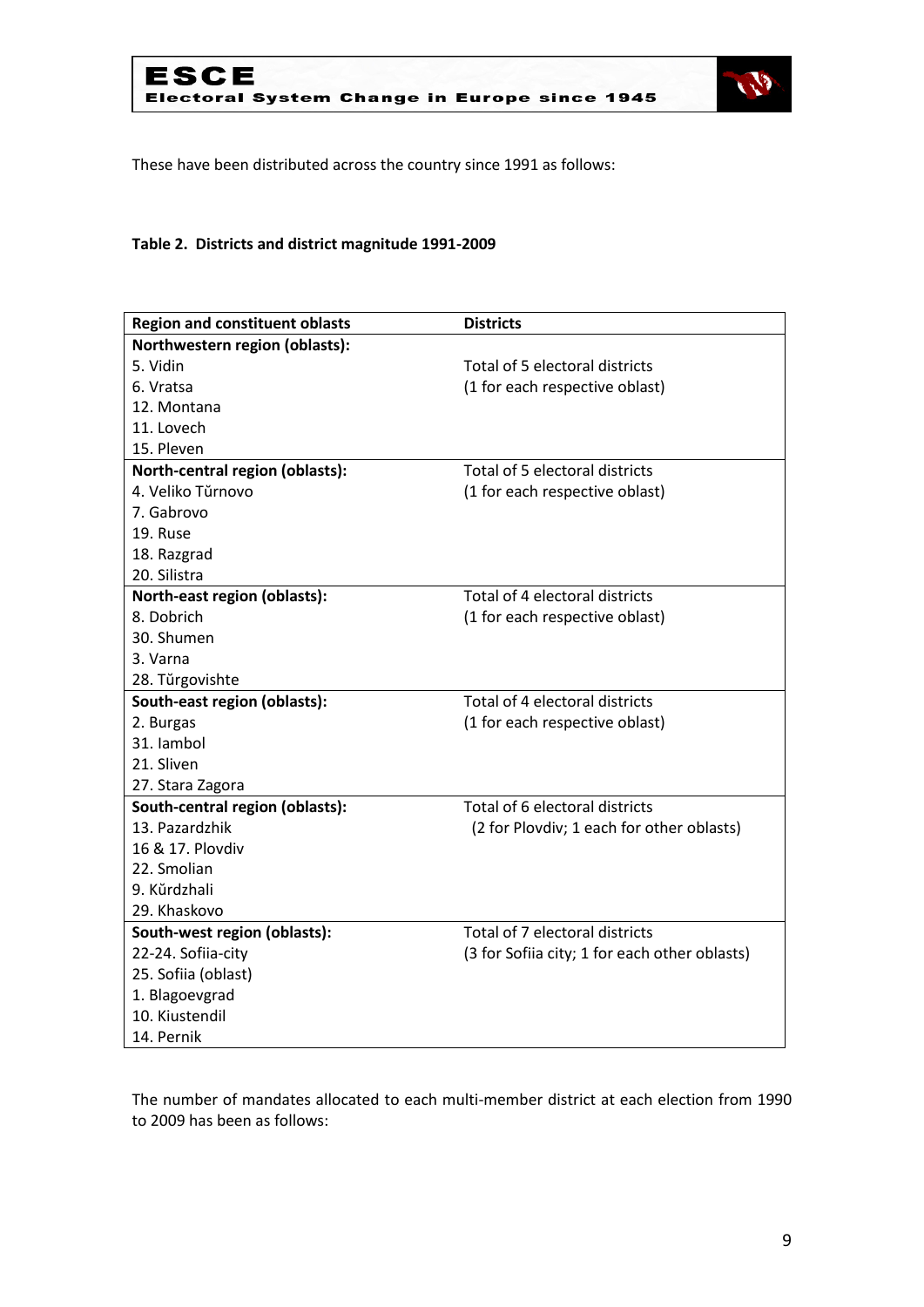



#### **MMD distribution 1990-2009**

| District                | District name  | $1990^{37}$             | District <sup>38</sup>  | $1991^{39}$      | $1994^{40}$             | $1997^{41}$      | $2001^{42}$             | $2005^{43}$             | $2009^{44}$      |
|-------------------------|----------------|-------------------------|-------------------------|------------------|-------------------------|------------------|-------------------------|-------------------------|------------------|
| $\mathbf{1}$            | Blagoevgrad    | 8                       | $\mathbf 1$             | 10               | $10\,$                  | $10\,$           | 10                      | $10\,$                  | $10\,$           |
| $\overline{2}$          | <b>Burgas</b>  | 10                      | $\overline{2}$          | 12               | 12                      | 13               | 13                      | 13                      | 14               |
| 3                       | Varna          | 11                      | $\overline{3}$          | 13               | 13                      | 13               | 14                      | 14                      | 15               |
| $\overline{\mathbf{4}}$ | Veliko Tŭrnovo | 8                       | $\overline{\mathbf{4}}$ | $\boldsymbol{9}$ | 9                       | $\boldsymbol{9}$ | 9                       | 9                       | 8                |
| 5                       | Vidin          | $\overline{\mathbf{4}}$ | 5                       | $\overline{4}$   | $\overline{\mathbf{4}}$ | $\overline{4}$   | $\overline{4}$          | $\overline{\mathbf{4}}$ | $\overline{2}$   |
| 6                       | Vrachanski     | $\overline{7}$          | 6                       | 8                | 8                       | $\overline{7}$   | $\overline{7}$          | $\overline{7}$          | 3                |
| $\overline{7}$          | Gabrovo        | $\overline{\mathbf{4}}$ | $\overline{7}$          | $\overline{4}$   | 5                       | $\pmb{4}$        | $\overline{\mathbf{4}}$ | $\overline{\mathbf{4}}$ | $\overline{3}$   |
| 8                       | Kŭrdzhali      | 6                       | 8                       | $\overline{7}$   | $\overline{7}$          | $\overline{7}$   | $\overline{7}$          | $\overline{7}$          | 5                |
| 9                       | Kiustendil     | $\overline{\mathbf{4}}$ | 9                       | $\,8\,$          | 6                       | $\boldsymbol{6}$ | 5                       | 5                       | 5                |
| $10\,$                  | Loveshki       | 5                       | 10                      | 5                | 5                       | 5                | 5                       | 5                       | $\overline{3}$   |
| 11                      | Mikhailovgrad  | 5                       | 11                      | 5                | 5                       | 5                | 5                       | 5                       | $\overline{3}$   |
| 12                      | Pazardzhik     | $\overline{7}$          | 12                      | $\boldsymbol{6}$ | 6                       | $\boldsymbol{6}$ | 6                       | 6                       | 3                |
| 13                      | Pernik         | $\overline{\mathbf{4}}$ | 13                      | $\boldsymbol{9}$ | 9                       | $\boldsymbol{9}$ | 9                       | 9                       | 10               |
| 14                      | Pleven         | 8                       | 14                      | 5                | 5                       | 5                | 5                       | 5                       | $\overline{3}$   |
| 15                      | Plovdiv        | 17                      | 15                      | $\boldsymbol{9}$ | 10                      | $\boldsymbol{9}$ | 10                      | 10                      | $\boldsymbol{9}$ |
| 16                      | Razgrad        | $\overline{\mathbf{4}}$ | 16                      | $10\,$           | 10                      | 10               | $10\,$                  | 10                      | $11\,$           |
|                         |                |                         |                         |                  |                         |                  |                         |                         |                  |

 *Депутатите в седмото Велико Народно Събрание 10-17 юни 1990 г.* (София: Информационо Обслужване, 1991, pp. 135-245) Figures were deduced from the lists of deputies.

These are the 31 districts as listed in the table above

 *Бюлетин за резултатите от изборите за народни представители, проводени на 13 октомври 1991 г.* (София: Централна Избирателна Комисия, 1991), p. 15

 *Бюлетин за резултатите от изборите за народни представители, проводени на 18 декември 1994 г.: избори за 37то Народно Събрание* (София: Централна Избирателна Комисия за избор на народни представители, 1994), p. 16.

 Резултати за 1997 г. Резултати по области <http://www.mediapool.bg/showstatic/?c=1997.html&d=rubr21.html> <sup>42</sup> ЦИК определи броя на мандатите по избирателни райони

[http://news.ibox.bg/news/id\\_136566669](http://news.ibox.bg/news/id_136566669) Details for Silistra are missing, so have been deduced as 5.

<http://www.2005izbori.org/results/index.html>

<http://rezultati.cik2009.bg/results/mandates/hnm.html#step2>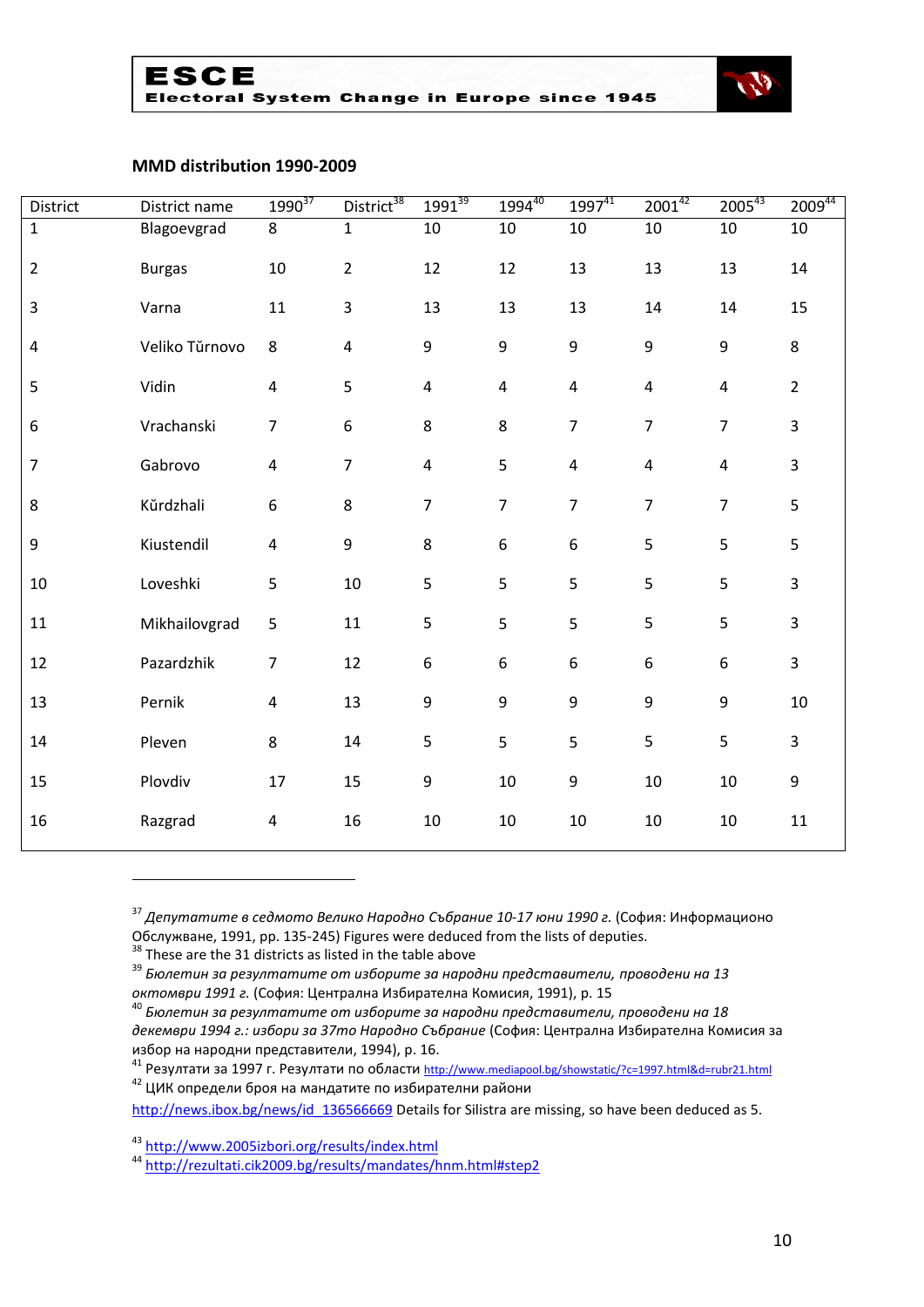| ESCE                                         |  |  |
|----------------------------------------------|--|--|
| Electoral System Change in Europe since 1945 |  |  |



| 17                              | Ruse            | $\overline{7}$          | 17 | $11\,$                  | 11                      | 11                      | 12               | 11                      | $9\,$                   |
|---------------------------------|-----------------|-------------------------|----|-------------------------|-------------------------|-------------------------|------------------|-------------------------|-------------------------|
| 18                              | Silistra        | $\overline{\mathbf{4}}$ | 18 | 5                       | 5                       | 5                       | 5                | 5                       | $\overline{\mathbf{4}}$ |
| 19                              | Sliven          | 5                       | 19 | 8                       | 8                       | $\,8\,$                 | 8                | 8                       | $\boldsymbol{6}$        |
| 20                              | Smolian         | $\overline{\mathbf{4}}$ | 20 | 5                       | $\overline{4}$          | 5                       | 5                | $\overline{\mathbf{4}}$ | $\pmb{4}$               |
| 21                              | Sofiia - city   | 26                      | 21 | 6                       | $\overline{7}$          | $\boldsymbol{6}$        | $\overline{7}$   | $\overline{7}$          | 5                       |
| 22                              | Sofiia - region | $\boldsymbol{7}$        | 22 | $\pmb{4}$               | $\overline{\mathbf{4}}$ | $\pmb{4}$               | $\overline{4}$   | $\overline{\mathbf{4}}$ | $\mathbf{3}$            |
| 23                              | Stara Zagora    | $\boldsymbol{9}$        | 23 | 12                      | 12                      | 12                      | 12               | 13                      | 11                      |
| 24                              | Tolbukhinski    | 5                       | 24 | $11\,$                  | 11                      | 11                      | $11\,$           | $11\,$                  | 11                      |
| 25                              | Tŭrgovishte     | $\overline{\mathbf{4}}$ | 25 | $10\,$                  | 11                      | 12                      | 12               | 12                      | 11                      |
| 26                              | Khaskovo        | $\overline{7}$          | 26 | 8                       | 8                       | $\,8\,$                 | $\overline{7}$   | $\bf 8$                 | $\bf 8$                 |
| 27                              | Shumen          | 6                       | 27 | $11\,$                  | $11\,$                  | 11                      | $11\,$           | $11\,$                  | $10\,$                  |
| 28                              | lambol          | $\overline{\mathbf{4}}$ | 28 | $\overline{\mathbf{4}}$ | $\overline{\mathbf{4}}$ | $\overline{\mathbf{4}}$ | $\overline{4}$   | $\overline{\mathbf{4}}$ | $\overline{4}$          |
|                                 |                 |                         | 29 | $\boldsymbol{9}$        | $\boldsymbol{9}$        | $\boldsymbol{9}$        | $\,8\,$          | 8                       | $\overline{7}$          |
|                                 |                 |                         | 30 | $\overline{7}$          | $\boldsymbol{6}$        | $\overline{7}$          | $\boldsymbol{6}$ | $\boldsymbol{6}$        | $\boldsymbol{6}$        |
|                                 |                 |                         | 31 | 5                       | 5                       | 5                       | 5                | 5                       | 3                       |
|                                 |                 |                         |    |                         |                         |                         |                  |                         |                         |
| <b>MMD</b><br>Total<br>mandates |                 | 200                     |    | 240                     | 240                     | 240                     | 240              | 240                     | 209                     |
| Average<br>Range                |                 | 7.1<br>$4 - 26^{45}$    |    | 7.7<br>$4 - 13$         | 7.7<br>$4 - 13$         | 7.7<br>$4 - 13$         | 7.7<br>$4 - 14$  | 7.7<br>$4 - 14$         | 6.7<br>$2 - 15$         |

#### *3.2 The 1990 law on elections to the Grand National Assembly*

The law of 1990 provided a mixed system of election to the Grand National Assembly<sup>46</sup>: 200 representatives were to be elected from (200) single member districts, in accordance with the

 Емили*я Друмева*, *Изборни системи България 1990-1991* (София: Б*ългарско сдружение за честни избори и граждански права, 1993)*, p. 32.

<sup>&</sup>lt;sup>46</sup> 1990 Law, Article 4 (1)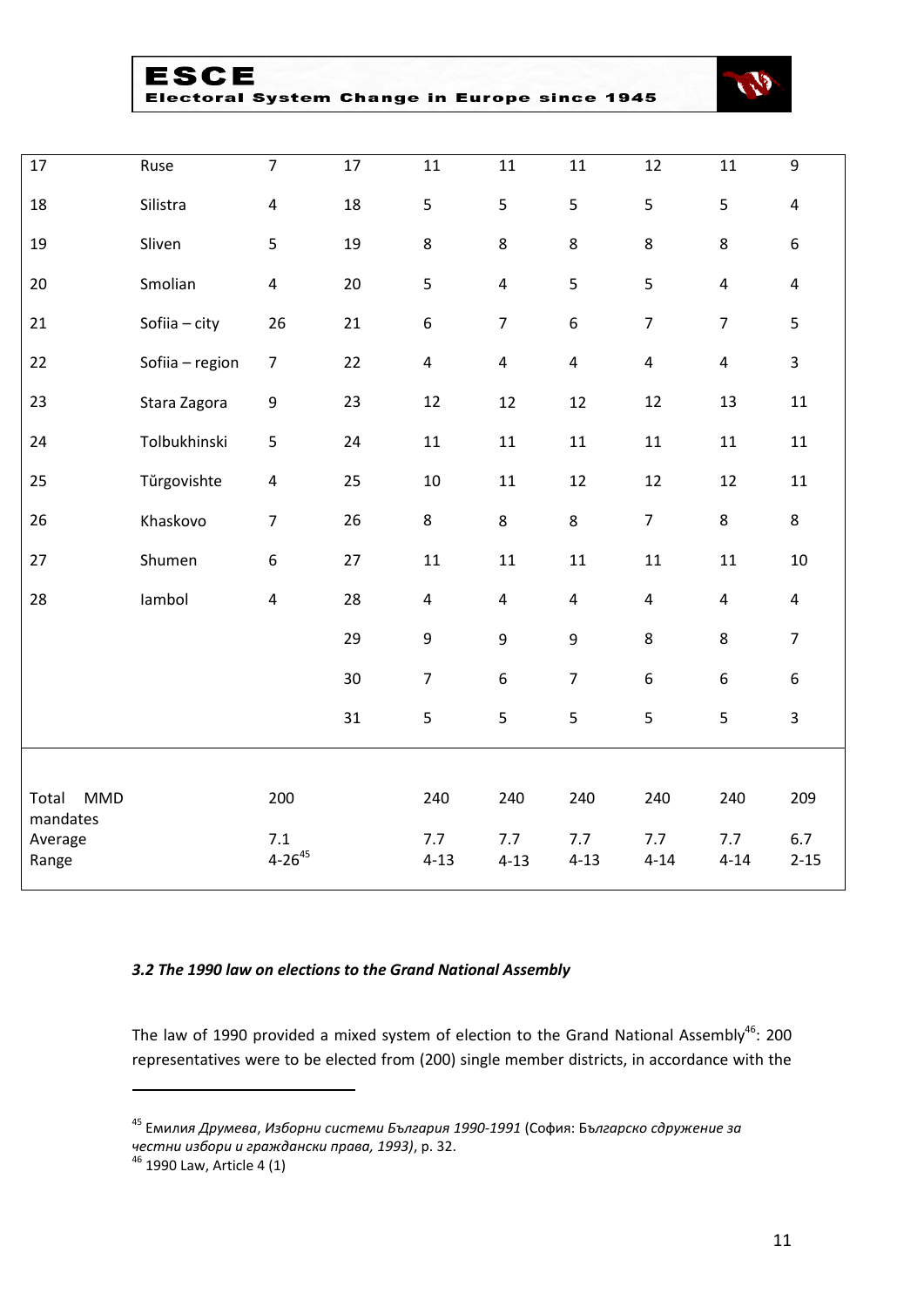## ESCE Electoral System Change in Europe since 1945



majoritarian principle.<sup>47</sup> These SMDs were to be demarcated equally, according to population size. $48$  Another two hundred mandates were to be elected from 28 multi-member districts $49$ from party lists according to proportional representation.<sup>50</sup> For this purpose, each voter had 2 votes, one for the SMD elections and one for the party list elections.<sup>51</sup>

The cost of organising the elections was to be borne entirely by the state authorities,<sup>52</sup> and candidates were forbidden from accepting campaign funds from foreign states or bodies;<sup>53</sup> limits were placed on how much candidates could spend on their respective campaigns.<sup>54</sup>

The law provided Bulgarian citizens with permanent residence abroad the right to vote.<sup>55</sup>

No limit was placed on the number of candidates that could be proposed in the SMDs, $^{56}$  and no restriction was placed on candidates to stand for election in their own place of residence,<sup>57</sup> but individuals could only run for election in one SMD and in one party list.<sup>58</sup> Parties were to determine the ranking in which candidates were to appear on their respective party lists.<sup>59</sup>

#### *Ballot papers*

**.** 

Two different ballot papers were to be presented to voters, in accordance with the regulations provided by the Central Electoral Commission. $60$  The first ballot paper was to comprise names of candidates for the SMDs. $61$  The second ballot paper was to comprise the names of

<sup>47</sup> 1990 Law, Article 4 (2)

 $48$  1990 Law, Article 17 (1)

<sup>&</sup>lt;sup>49</sup> 1990 Law, Article 17 (2)

<sup>50</sup> 1990 Law, Article 4 (3)

 $51$  1990 Law, Article 5

 $52$  1990 Law, Article 8 (1)

<sup>53</sup> 1990 Law, Article 52 (2)

<sup>54</sup> 1990 Law, Article 53

 $55$  1990 Law, Article 11 (1)

<sup>56</sup> 1990 Law, Article 36 (1)

<sup>57</sup> 1990 Law, Article 36 (2)

<sup>58</sup> 1990 Law, Article 39 (3)

<sup>59</sup> 1990 Law, Article 39 (2)

<sup>60</sup> 1990 Law, Article 58 (1)

 $61$  1990 Law, Article 58 (2)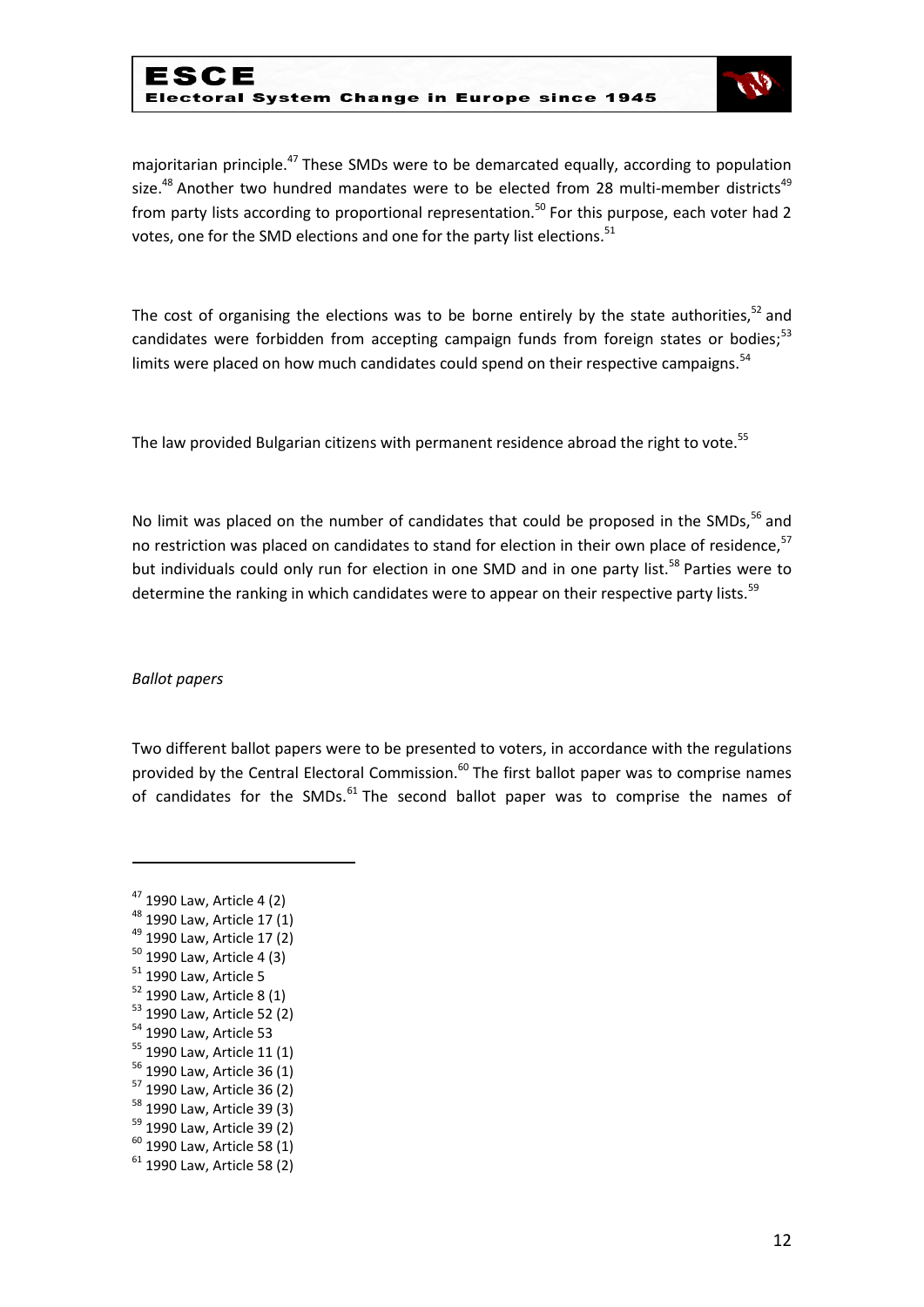## ESCE Electoral System Change in Europe since 1945



candidates proposed for the multi-member district regions in party lists.<sup>62</sup> Each party or coalition competing in the elections was to do so using the same colour on both ballots. Independent candidates for the single member districts proposed by a group of voters were to be distinguished by using white ballot papers. $63$ 

#### *Allocation of mandates in SMDs*

In the event that less than 50% of the electorate participated in the elections, or no one candidate received more than 50% of the votes cast, the law provided that a re-election was to be held within one month.<sup>64</sup> In the event that in a re-run comprising more than two candidates no one candidate received a majority of votes cast, then the candidate with the largest proportion of votes during the first round of elections was declared elected.<sup>65</sup> In the event that only one candidate was proposed in an SMD, and that candidate was not successfully elected (according to the above criteria) during the first round, then new candidates could be proposed for the second round of elections.<sup>66</sup> During the consequent re-run, the candidate with the most votes was to be allocated mandates.<sup>67</sup>

#### *Allocation of mandates from party lists*

Only those parties and coalitions that received at least 4 per cent of the total votes cast in all electoral districts (nationwide<sup>68</sup>) were to participate in the allocation of party-list mandates.<sup>69</sup> The law provides that the Central Electoral Commission (CEC) was to determine the way in which seats were to be allocated for the MMDs.<sup>70</sup> The method adopted by the CEC was the largest remainder method of d'Hondt (that is successively dividing the entire number of votes cast for each party/coalition by 1, 2, 3 etc.).<sup>71</sup> This provision *de jure* granted the CEC significant powers in determining the way in which elections were to be conducted.

**.** 

<sup>65</sup> 1990 Law, Article 73 (2)

 $62$  1990 Law, Article 58 (3)

<sup>&</sup>lt;sup>63</sup> 1990 Law, Article 58(4)

<sup>&</sup>lt;sup>64</sup> 1990 Law, Article 73 (1)

<sup>&</sup>lt;sup>66</sup> 1990 Law, Article 73 (3)

<sup>67</sup> 1990 Law, Article 73 (4)

<sup>&</sup>lt;sup>68</sup> Metodika 1990, Article 9

<sup>&</sup>lt;sup>69</sup> 1990 Law, Article 76

<sup>70</sup> 1990 Law, Article 77

<sup>71</sup> Metodika 1990, Article 12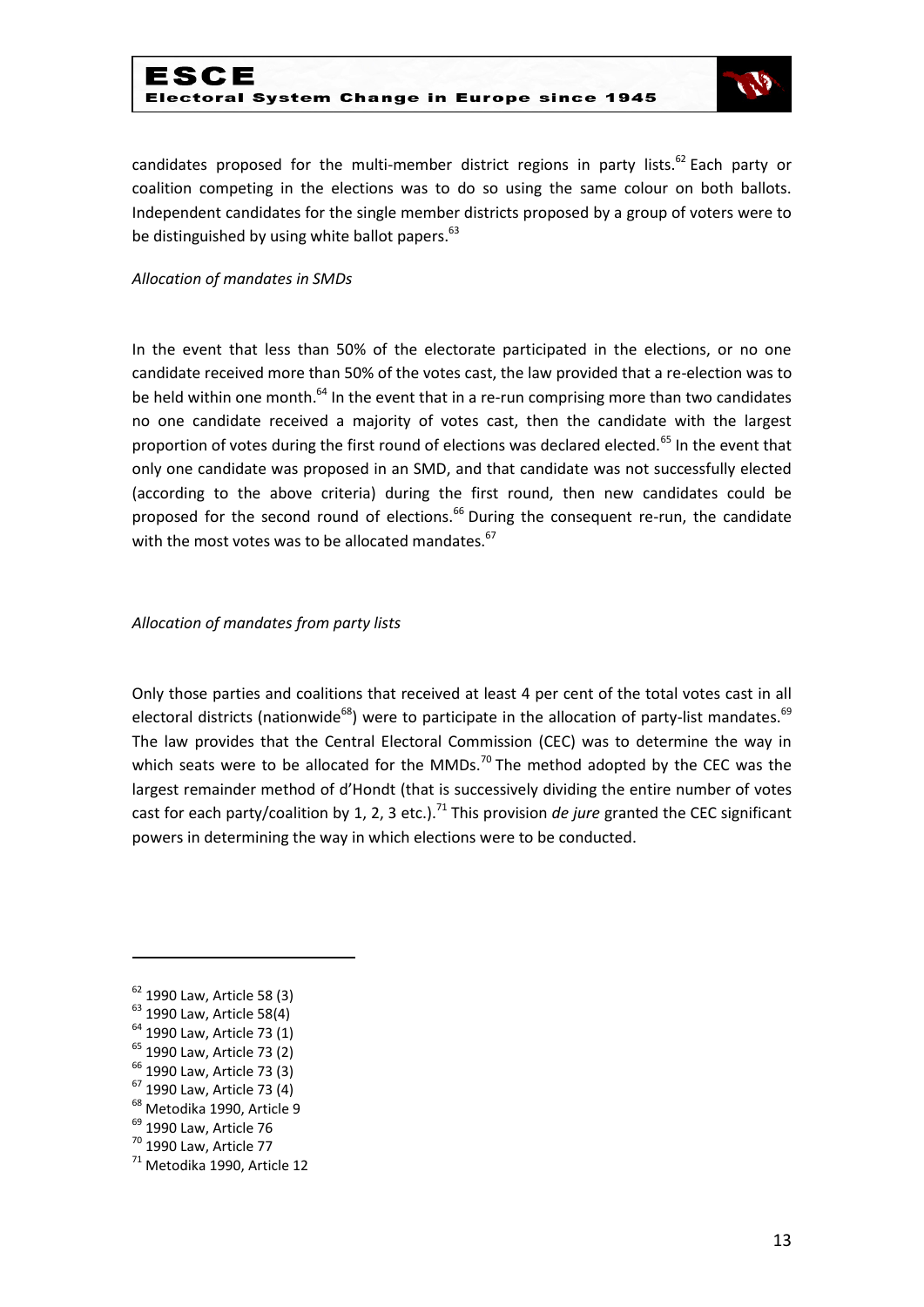

#### *Vacant mandates*

In the event that a mandate falls vacant, then there is to be a by-election within two months.<sup>72</sup> In the event that an election is due within 6 months, however, no such by-election is to take place beforehand.<sup>73</sup>

#### *3.3 The 1991 law on election of national representatives, municipal councillors and mayors*

In 1991 a new law was promulgated. SMDs were scrapped and the system of election was changed entirely to PR. There were to be 31 electoral districts, one for each oblast (coinciding with the oblast boundaries) with the exception of Sofiia, which was to comprise 3 districts, and Plovdiv oblast, which was to comprise 2 districts.<sup>74</sup> Voters only had one vote.<sup>75</sup> Mandates remained allocated according to d'Hondt for the party lists.<sup>76</sup> Whereas the 1990 law and its amendments had specified that the method of allocating seats was to be determined by the Central Electoral Commission, these provisions were instead specified in the electoral law itself.<sup>77</sup> Similarly, the threshold that only those parties and coalitions that received 4 per cent of the total votes cast nationwide was provided in the law itself,<sup>78</sup> rather than by the CEC and a new provision was introduced, whereby independent candidates were to be exempted from this requirement.<sup>79</sup> Instead, these candidates were to be allocated seats in the event that they reached the quota in the district where they were contesting a mandate. $80$  This quota was to be calculated as the total number of votes cast in the region for all parties and coalitions, divided by the total number of mandates to be allocated to the region (i.e., the Hare or simple quota).<sup>81</sup>

Candidates could register with only one party or coalition, and could compete in only one regional district and also one party list.<sup>82</sup>

- $75$  22.08.1991 Law, Article 4(1)
- <sup>76</sup> 22.08.1991 Law, Article 86 (4)
- <sup>77</sup> 22.08.1991 Law, Article 86 (1)
- <sup>78</sup> 22.08.1991 Law, Article 86 (2)
- <sup>79</sup> 22.08.1991 Law, Article 86 (3)
- <sup>80</sup> 22.08.1991 Law, Article 86a (1)
- $81$  22.08.1991 Law, Article 86a (2); Instruktsiia Article 5(1)
- 82 22.08.1991 Law, Article 43 (1)

<sup>72</sup> 1990 Law, Article 80(1)

<sup>73</sup> 1990 Law, Article 80(2)

<sup>74</sup> 22.08.1991 Law, Article 21 (1)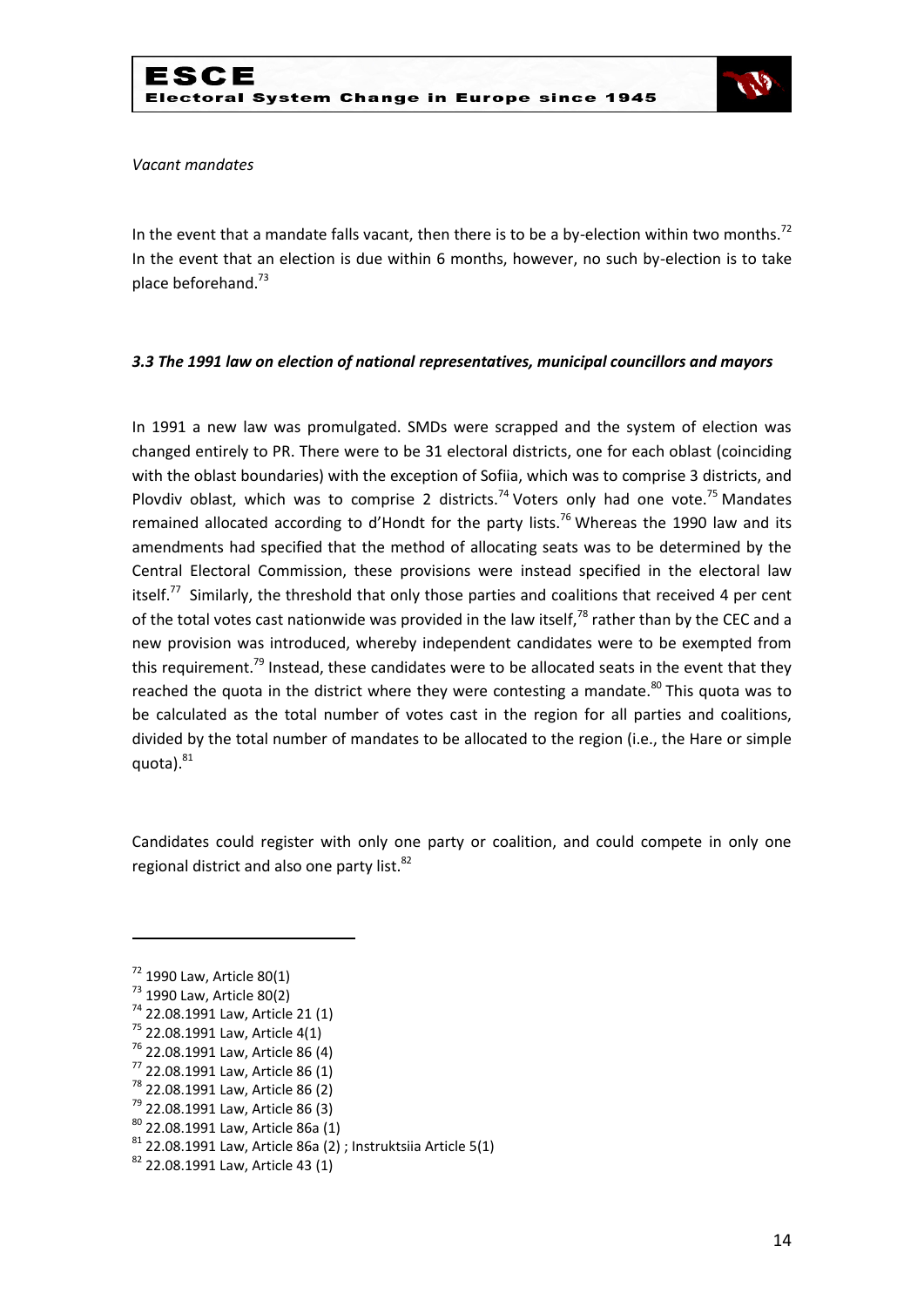

Independent candidates could compete in the event that they secured a minimum of 2000 signatures from voters in the electoral district where they intended to run.<sup>83</sup>

*August-September amendments to the 1991 law*

Two days after the National Assembly had endorsed this law it approved some amendments, which provided that candidates could compete in as many as 2 regional districts.<sup>84</sup> In the event that a candidate were to be elected from both lists, then the candidate had to decide and inform the CEC within 24 hours which regional mandate s/he would take up. $85$ 

A few weeks later, further concessions were endorsed for independent candidates, through an amendment which provided that in the event that fewer than 1500 inhabitants were registered to vote in the region in question, then the minimum number of nominating signatures for independent candidates was to be reduced accordingly, so that it was to be one third of this electorate.<sup>86</sup> There was to be no limit to the number of candidates that may be place on party lists.<sup>87</sup>

#### *3.4 The 2001 law*

A new law was promulgated in 2001.The method of allocation for these elections remained d'Hondt for party lists.<sup>88</sup>

The new law provided that the Central Electoral Commission was to be selected by the National Council,<sup>89</sup> and that it should publish a breakdown of the electoral results on their website.<sup>90</sup>

While candidates could only run for one party or coalition, the law provided that they could stand for election in up to two regional electoral districts.<sup>91</sup> In the event that candidates were

<sup>83 22.08.1991</sup> Law, Article 41 (5)

 $84$  27.08.1991 amendments to 1991 Law, Article 4, which amended Article 43(1)

 $85$  27.08.1991 amendments to 1991 Law, Article 9, which amended Article 92 (1)

 $86$  12.09.1991 amendments to 1991 Law, Article 52(1)2

 $87$  22.08.1991 amendments to 1991 Law, Article 43 (5)

<sup>88 2001</sup> Law on the election of national representatives, Article 6(2)

 $89$  2001 Law on the election of national representatives, Article 8(3a)1

 $90$  2001 Law on the election of national representatives, Article 23(3)

 $91$  2001 Law on the election of national representatives, Article 44 (1)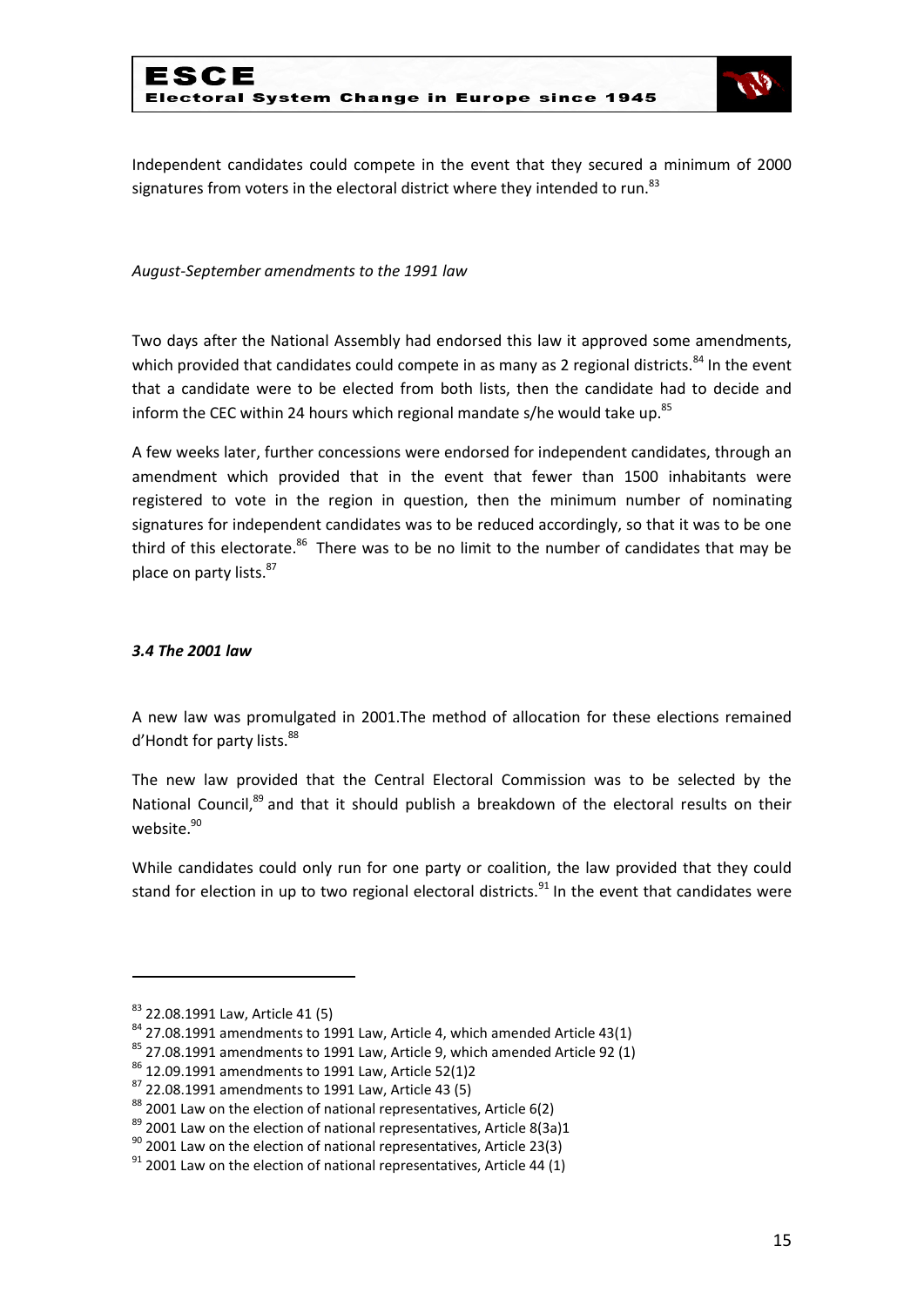

elected in both districts, then they were to inform the Central Electoral Commission as to which mandate they would take up, within 24 hours of having been informed to this effect.<sup>92</sup>

#### *Independent candidates*

At the same time, independent candidates could only stand in one electoral district.<sup>93</sup> To be eligible to stand, these candidates were required to secure the signatures of 1100 residents in regions where 4 mandates were to be contested; 1200 signatures where 5 mandates were to be contested; 1300 signatures where 6 mandates were to be contested; 1400 signatures where 7 mandates were to be contested; 1500 signatures where 8 mandates were to be contested; 1600 signatures where 9 mandates were to be contested; 1700 signatures where 10 mandates were to be contested; 1800 signatures where 11 mandates were to be contested; 1900 signatures where 12 mandates were to be contested and 2000 signatures where 13 mandates were to be contested.<sup>94</sup> This appears to favour independent candidates in districts where more mandates are to be contested as otherwise one might expect, on the basis of 1100 signatures for 4 mandates, that 275 signatures would be required per mandate in the district. If so, then the required signatures in districts contesting between 5 and 13 mandates would instead range from 1375-3575 instead of the range, as specified in the law, as 1200- 2000 signatures.

The same provision remained as originally in the 1990 law, whereby ballots for independent candidates were to be printed on white paper. $95$  However, the new law provided that parties and coalitions were to be further distinguished from these independent candidates, and were to be printed on blue, red, green, orange or white ballots with up to three coloured stripes (although not the colours of the national flag) and their party emblem embossed on it.<sup>96</sup> This distinction may have made independent candidates more readily identifiable to the electorate.

#### *Vacant mandates*

**.** 

In the event that a mandate falls vacant, then the Central Electoral Commission is to appoint the next candidate from the respective party list.<sup>97</sup> In the event that there are no more

 $92$  2001 Law on the election of national representatives, Article 110 (1)

 $93$  2001 Law on the election of national representatives, Article 46 (1)

 $94$  2001 Law on the election of national representatives, Article 46 (1)

 $95$  2001 Law on the election of national representatives, Article 75 (1)

 $96$  2001 Law on the election of national representatives, Article 74 (1-3)

 $97$  2001 Law on the election of national representatives, Article 115 (1-2)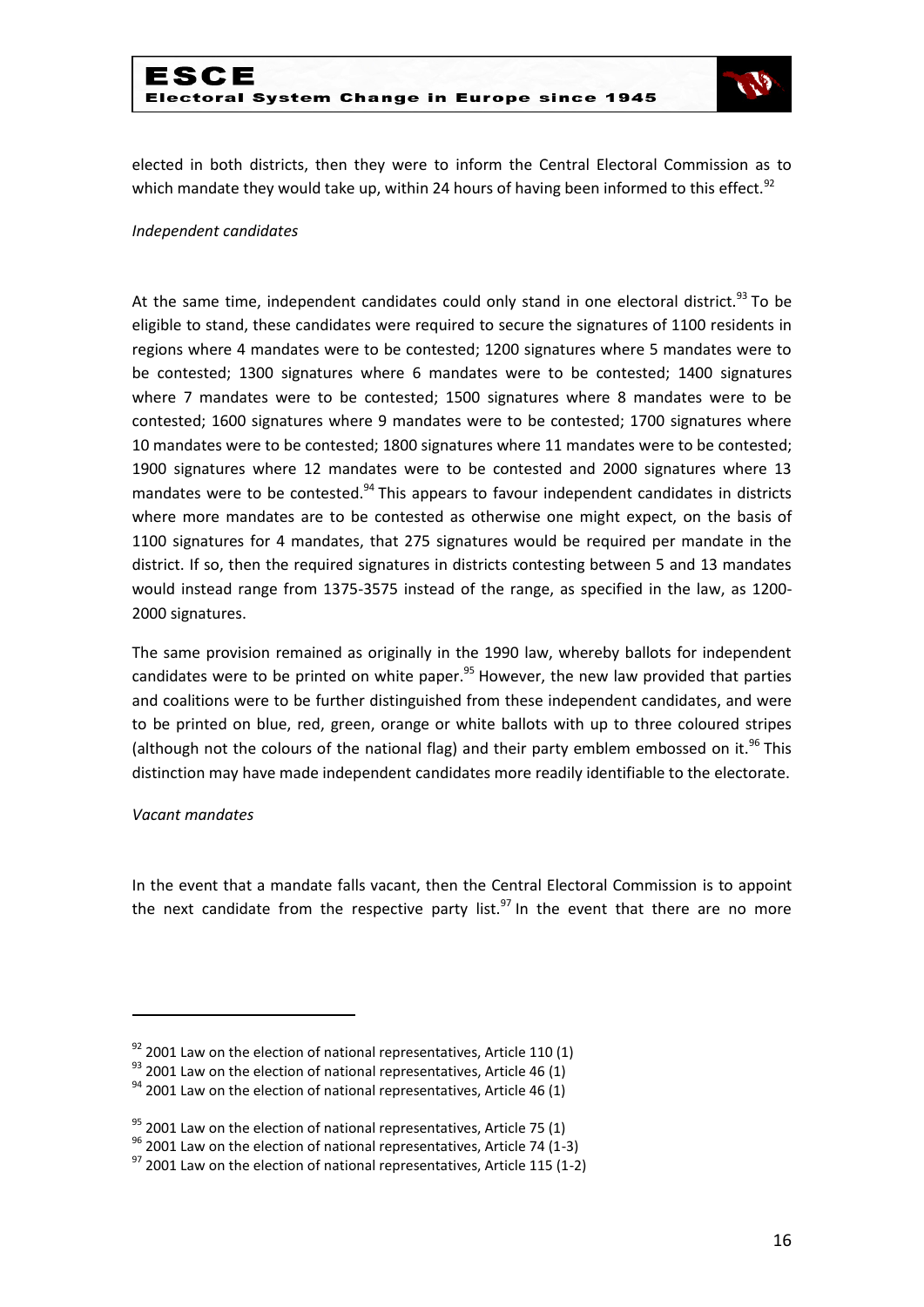

candidates on that party list, or should the candidate have been elected as an independent candidate, then the mandate is to remain vacant for the duration of the term.<sup>98</sup>

#### *The 2001 Constitutional Court decision*

61 members of the National Assembly lodged a complaint with the Constitutional Court concerning Articles 7(2) and 76 of the 2001 regarding the costs to be borne by candidates for pre-electoral preparations, including producing ballot papers. The Court ruled that these provisions were incompatible with Article 6(2) of the Constitution in that they violated candidates' active and passive voting rights, and were consequently struck down by the Court.<sup>99</sup> According to the Bulgarian Constitution, once the Constitutional Court has issued a decision, and found any law or section thereof unconstitutional, then the law or their sections shall lose effect three days after the decision is published in the State Journal.<sup>100</sup>

#### *3.5 The 2005 amendments to the 2001 law*

Deposits were introduced and were provided as 20 000 leva for parties, 40,000 leva for coalitions and 5000 leva for independent candidates.<sup>101</sup> These deposits were only to be refunded in the event that the candidate or party concerned received one per cent of the entire votes cast nationwide, or 25 per cent of the district where the party/candidate was competing.<sup>102</sup>

#### *Ballot papers*

**.** 

The designation of ballot papers was significantly altered, so that ballot papers were all to be generically the same and all coloured white. $103$ 

 $98$  2001 Law on the election of national representatives, Article 115 (3)

 $99$  Constitutional Court. Decision no. 8 of 3 May 2001 on Constitutional Issue no. 10 of 2001, Judge rapporteur Rumen Iankov

<sup>100</sup> Constitution of the Republic of Bulgaria Prom. SG 56/13 Jul 1991, amend. SG 85/26 Sep 2003, SG 18/25 Feb 2005, SG 27/31 mar 2006, SG 78/26 Sep 2006 - Constitutional Court judgment No.7/2006 , SG 12/6 Feb 2007, Article 151 (2) (3) <http://www.parliament.bg/en/const>

 $101$  April 2005 Amendments to the 2001 law, 49(a) para. 2

<sup>102</sup> April 2005 Amendments to the 2001 law, 49(a) para. 3

<sup>&</sup>lt;sup>103</sup> April 2005 amendments to the 2001 law, Article 25, amending Article 74 of the law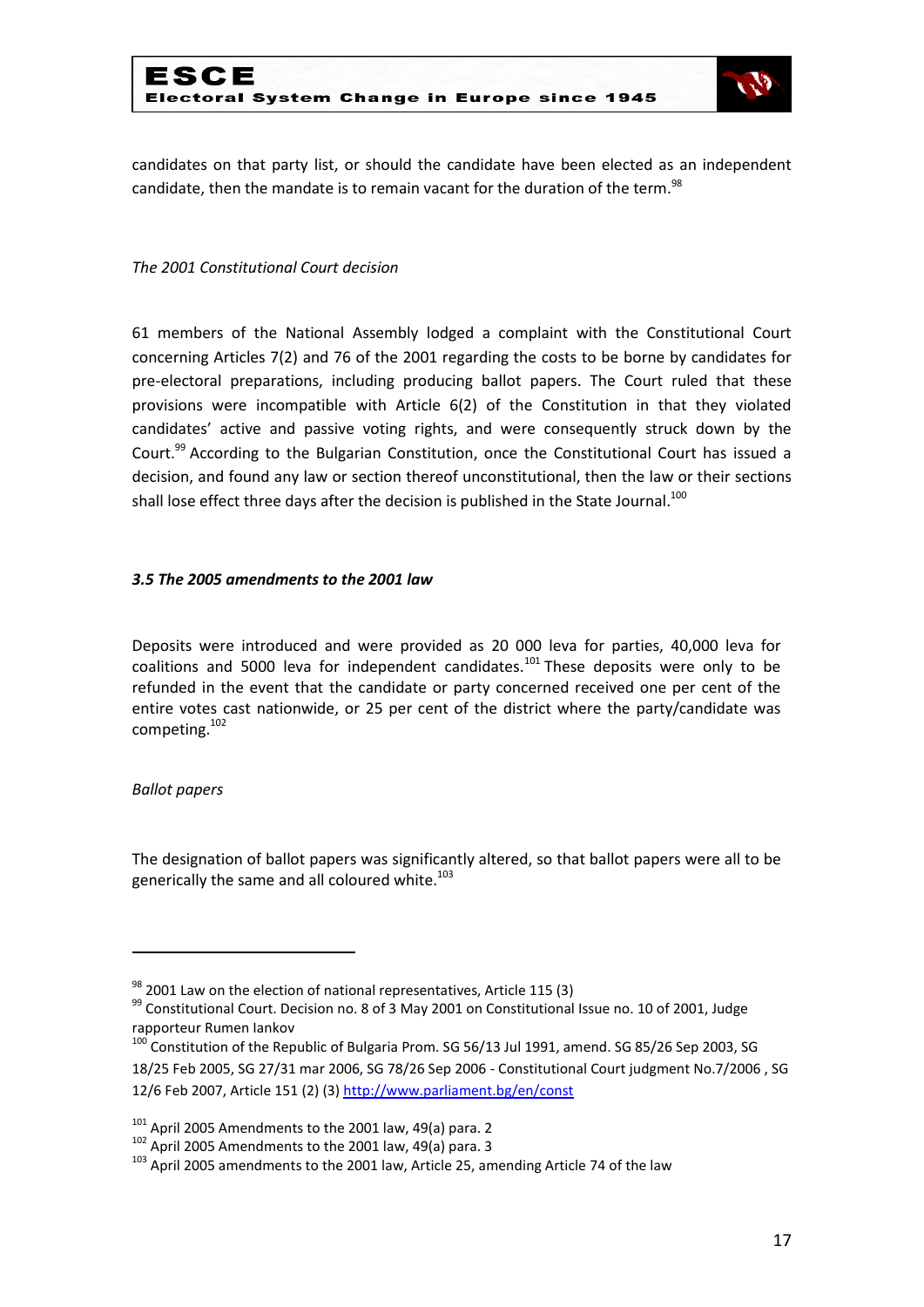

#### *3.6 The 2009 amendments to the 2001 law*

The law was amended in 2009 to reintroduce a mixed system, $104$  whereby 31 mandates were to be contested in SMDs, $105$  and the remaining 209 seats were to be contested through party lists, and allocated according to proportional representation, in the 31 multi-member districts.<sup>106</sup> The 31 SMDs were to correspond with the 31 MMDs.<sup>107</sup> Provision was made for each voter to have 2 votes, one for each tier of the election.<sup>108</sup>

#### *SMD elections*

Whereas before, a candidate from a party or coalition could compete in more than one district, the law restricted candidacy to one SMD.<sup>109</sup> The law provided for a system of plurality: the candidate with the most votes was to be allocated the mandate.<sup>110</sup> In the event that two or more candidates receive the most votes in equal share, then a re-run would be held between those particular candidates within seven days of the original election.<sup>111</sup> The winner of this second round of elections would be the one with the most votes. In the event that no candidate secures a majority in this second round, then the president is to schedule a new election to be held in consultation with the CEC.<sup>112</sup> The required number of signatures for independent candidates was raised very significantly to 10,000 residents from the district, $^{113}$ and each such resident could only sign for one such candidate.<sup>114</sup>

 $108$  2009 amendment to the 2001 law, Article 2, amending Article 4 of the law.

1

 $104$  2009 amendment to the 2001 law, Article 3(1), amending Article 6(1) of the law

<sup>&</sup>lt;sup>105</sup> Metodika 2009, Article 9; 2009 amendment to the 2001 law, Article 3(2), amending Article 6(2) of the law

 $106$  Metodika 2009, Articles 12-13; 2009 amendment to the 2001 law, Article 3(2), amending Article 6(3) of the law

 $107$  2009 amendment to the 2001 law, Article 23 adding a new paragraph 2 to Article 39 of the law

 $109$  2009 amendments to 2001 law, Article 27(1), adding a new paragraph 3 to Article 44 of the law.

<sup>110</sup> Metodika 2009, Article 10

 $111$  Metodika 2009, Article 11(1)

 $112$  Metodika 2009, Article 11(2)

 $113$  2009 amendments to 2001 law, Article 29(1), amending Article 46(1) of the law.

 $114$  2009 amendments to 2001 law, Article 29 (3), amending Article 46 (4) of the law.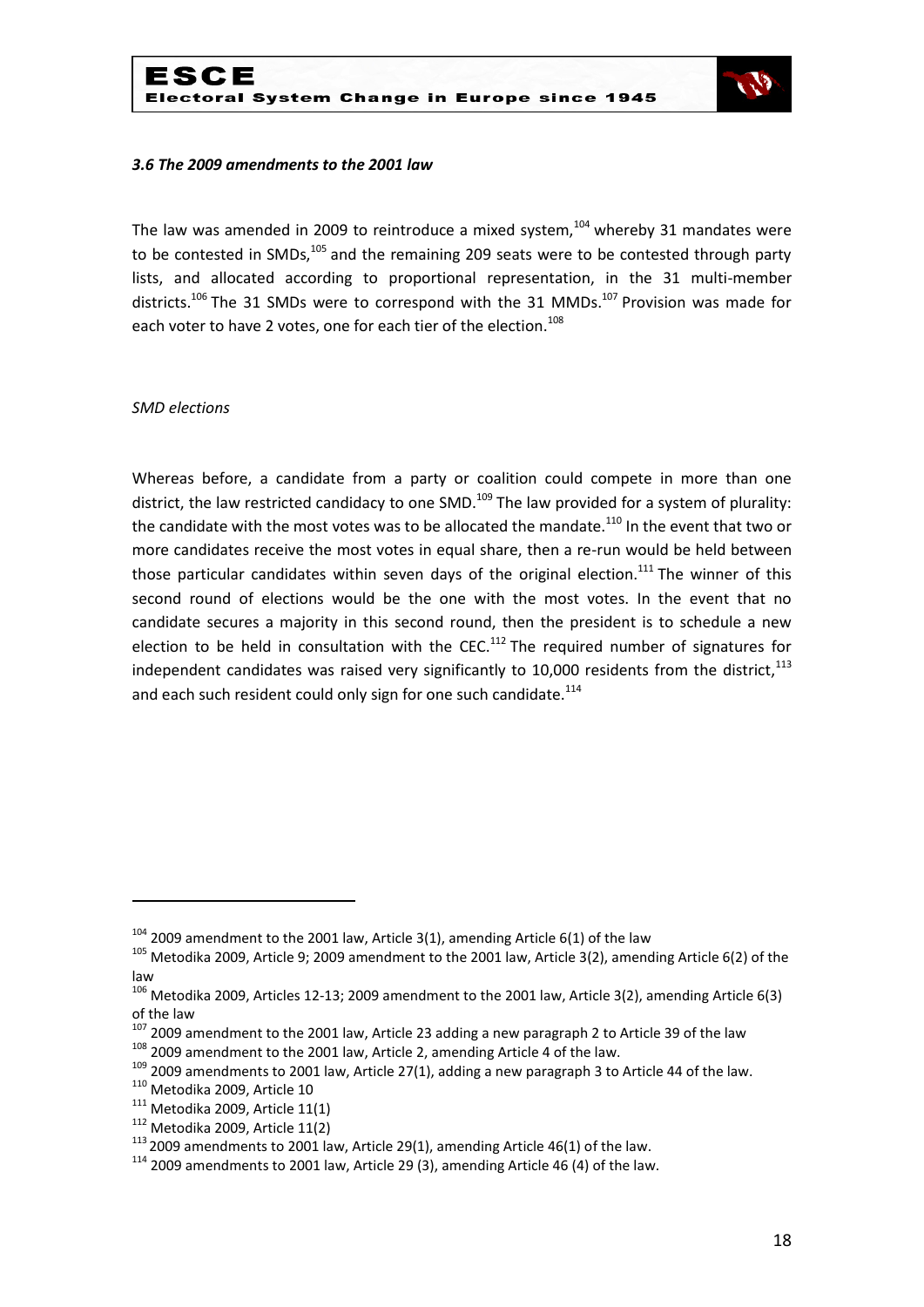

#### *MMD elections*

MMDs were to be allocated a minimum of 3 mandates.<sup>115</sup> Only parties and coalitions were to compete in the multi-mandate district elections. The threshold for parties and coalitions to compete in the MMDs was 4 per cent and 8 per cent nationwide respectively.<sup>116</sup> The provision, which raised the threshold for coalitions, was struck down by the Constitutional Court before the 2009 elections took place (Spirova, 2010: 276). The d'Hondt system was replaced with Hare-Niemeyer (LR–Hare) for the proportional representation elections.<sup>117</sup> The quotient was to be calculated from the sum of the number of votes cast for all parties and coalitions divided by the number of mandates (209). Then the number of votes cast for each party/coalition is to be divided by this quotient. In the first stage, mandates are to be allocated to those parties or coalitions according to the number of full quotas obtained.<sup>118</sup> Any remaining mandates are to be allocated in accordance with the largest remainder principle.<sup>119</sup> In the event that there are equal remainders among parties/coalitions and insufficient mandates to allocate to all, then the mandate(s) is/are to be allocated by drawing lots, and all interested parties are to be invited to the lottery.<sup>120</sup> In the event that there are insufficient candidates on the list of a successful party or coalition, then the surplus mandate(s) are to be distributed among the other parties that have secured the sufficient threshold.<sup>121</sup> In this instance, the quotient for allocating mandate(s) is the number of votes secured divided by the number of unallocated mandate $(s)$ .<sup>122</sup>

#### *Deposits*

1

While deposits were raised to 50,000 leva for parties, 100,000 leva for coalitions, and 15,000 leva for independent candidates, $123$  the requirements for a refund were relaxed considerably, so that candidates needed to secure just 1 per cent of the entire votes cast, or for independent candidates 1 per cent of the votes cast in the district where they were competing (instead of

<sup>&</sup>lt;sup>115</sup> 2009 amendments to 2001 law, Article 23(4)b adding a new clause to paragraph 4 of Article 39 of the law.

<sup>116</sup> Metodika 2009, Article 15

 $117$  Metodika 2009, Article 17 (1); 2009 amendments to 2001 law, Article 75 amending Article 107(1), para. 2 of the law.

<sup>&</sup>lt;sup>118</sup> Metodika 2009, Article 18 (1-3)

<sup>119</sup> Metodika 2009, Article 18 (4-5)

 $120$  Metodika 2009, Article 18 (6)

 $121$  Metodika 2009, Article 17 (2)

 $122$  Metodika 2009, Article 18 (7)

<sup>&</sup>lt;sup>123</sup> 2009 amendments to 2001 law, Article 32, amending Article 49(a) para. 2 of the law.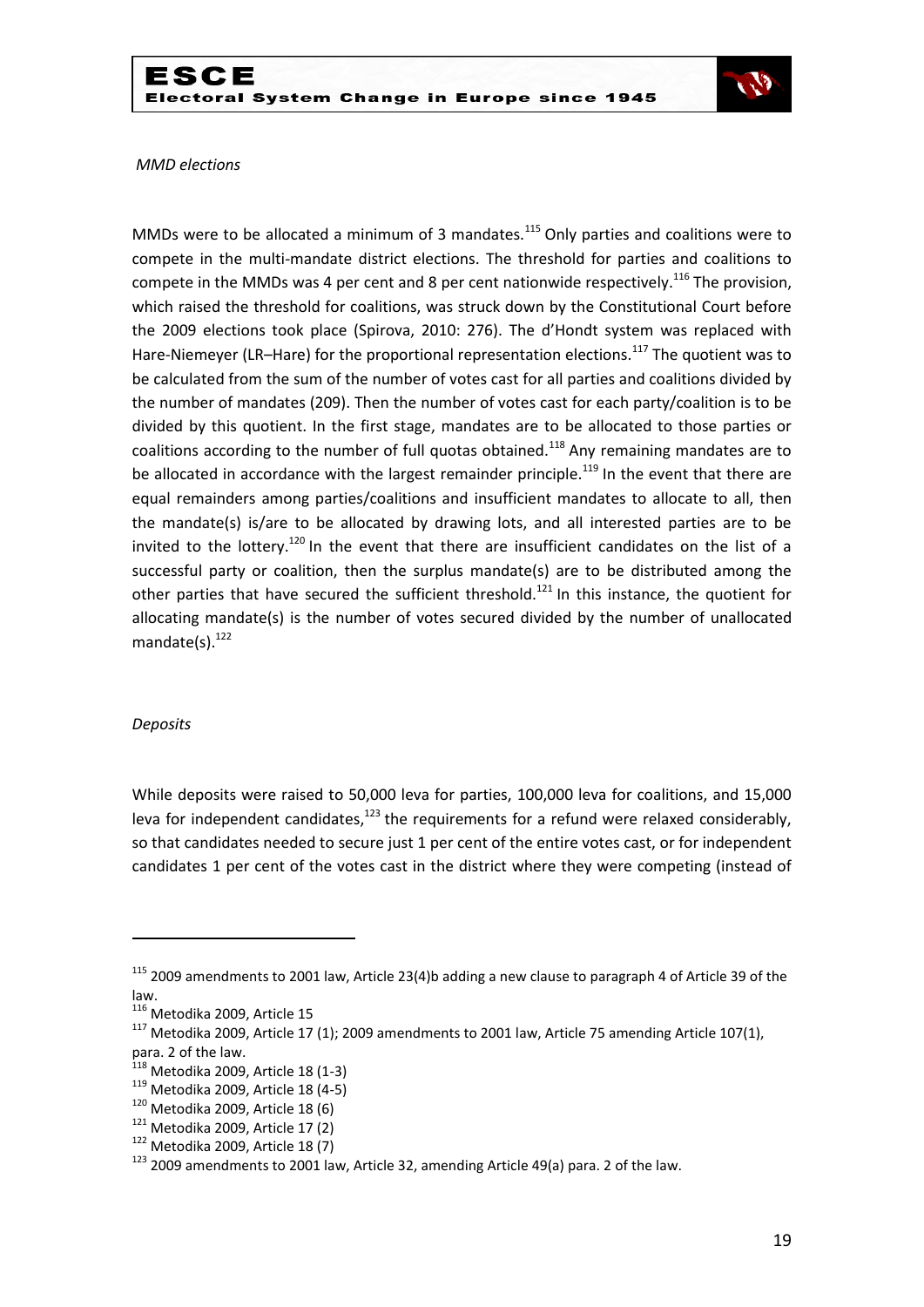

25 per cent of the votes cast in the district).<sup>124</sup> This, once again, improved conditions for independent candidates.

#### *The Constitutional Court decision 2009*

The Constitutional Court decided that the 2009 amendments to the 2001 law, in Article 6(6), which provided an 8 per cent threshold for coalitions created an unfair barrier for coalitions in competing for mandates and that Article 6 (6) of the law was therefore incompatible with Article 10 of the Constitution, in providing equal opportunities in elections.<sup>125</sup>

## *3.7 The 2011 Electoral Code*

In January 2011, a new law was promulgated, which joined together the laws on elections to the European Parliament, local council elections, presidential elections and the law on national representatives.

Once again, SMDs were scrapped and the new law provided that all mandates be contested in Multi-mandate districts, $126$  this time from semi-open lists. The threshold for parties and independent candidates remained the same (4 per cent of the total vote cast nationwide, and one district quota of votes, respectively). The CEC is to determine the number of mandates to be allocated to each district on the basis of population size as gathered from the database of the Institute for National Statistics, $127$  and the new law provides that no fewer than 4 mandates are to be allocated to each of the regions.<sup>128</sup>

#### *The Central Election Commission*

Provisions concerning the appointment of CEC were specified more clearly in the law, and apparently granted the President greater influence in this, at the expense of the National

1

<sup>124</sup> 2009 amendments to 2001 law, Article 32(2) amending Article 49(a) para. 3 of the law.

<sup>&</sup>lt;sup>125</sup> Constitutional Court. Decision no.1, Sofiia, 12 May 2009 on Constitutional issue No.5 of 2009, Judge rapporteur Vasil Gotsev

 $126$  Electoral Code, 2011, Article 5 (1)

<sup>&</sup>lt;sup>127</sup> Electoral Code, 2011, Article 26 (2) 1

<sup>128</sup> Electoral Code, 2011, Article 67 (3)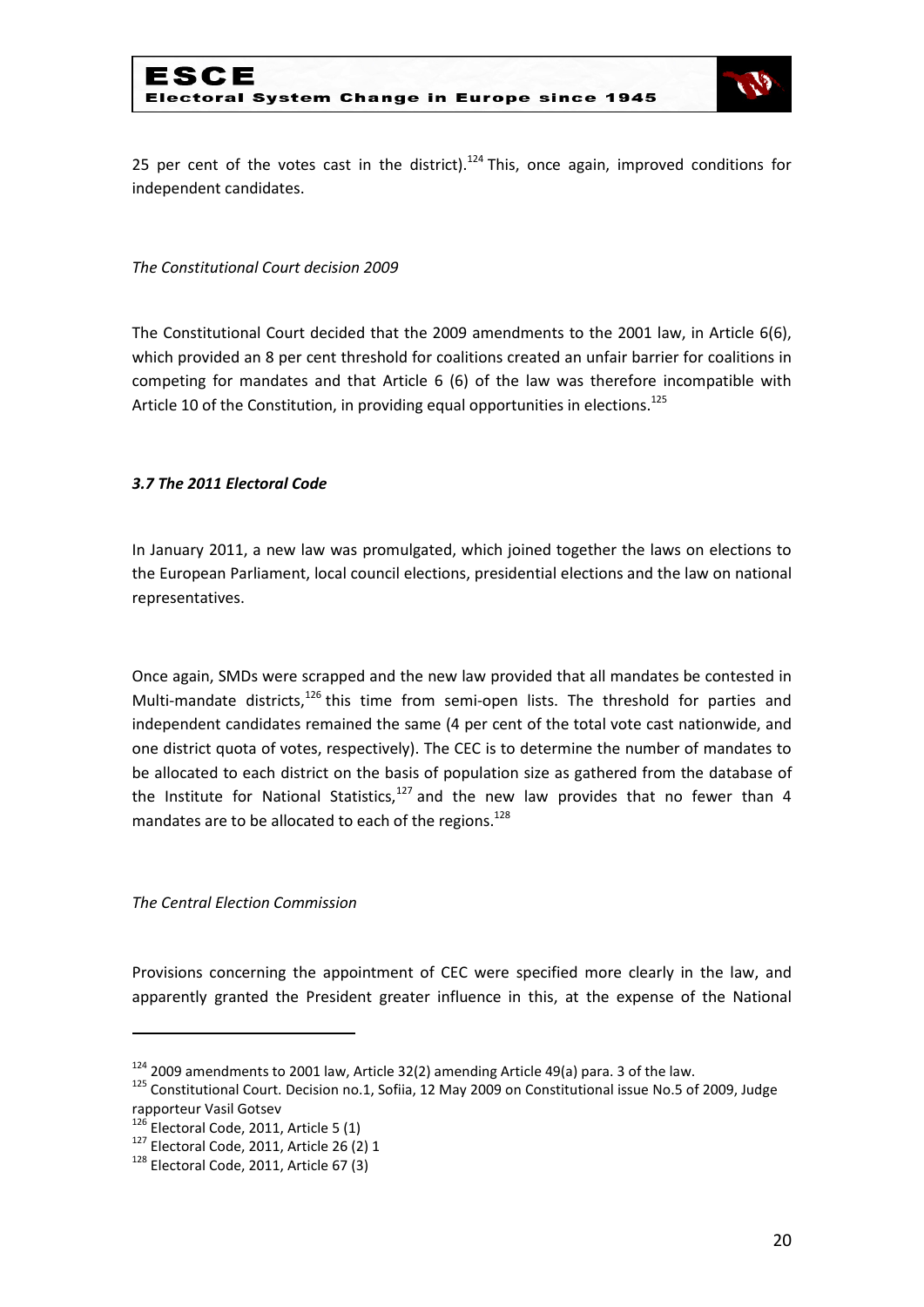

Assembly. The CEC is to be appointed for a 5 year term by the President after consultation with parties and coalitions represented in the European Parliament, but not with National Assembly representatives.<sup>129</sup> The Chairman of the CEC is to be nominated by the party or coalition with the greatest majority in parliament. Each party with representatives in parliament is to have one deputy chairman appointed to the CEC.<sup>130</sup> The number of members of the CEC proposed by parliamentary parties is to be  $19.^{131}$ 

The law restricts the maximum number of candidates on a party list to twice the number of mandates to be contested in the relevant district.<sup>132</sup> While a candidate is only allowed to run for one party or coalition, the law provides them to run in up to two districts.<sup>133</sup>

#### *Independent candidates*

Independent candidates, however, are only to run in one district.<sup>134</sup> To compete, independent candidates are required to collect signatures from at least 3 per cent of the district, but no more than 5000 signatures. $^{135}$ 

#### *Deposits*

1

Deposits were reduced to 10,000 leva for all parties and candidates concerned.<sup>136</sup> The terms under which deposits are to be returned, however, are more stringent so that parties and coalitions are required to secure a minimum of 2 per cent of the vote nationwide and independent candidates are required to secure one quarter of a quota of the region where they are contesting a mandate.

 $129$  Electoral Code, 2011, Article 23 (1)

<sup>130</sup> Electoral Code, 2011, Article 23 (2)

<sup>&</sup>lt;sup>131</sup> Electoral Code, 2011, Article 23 (7)

<sup>132</sup> Electoral Code, 2011, Article 106 (3)

 $133$  Electoral Code, 2011, Article 107 (1)

 $134$  Electoral Code, 2011, Article 107 (4)

<sup>&</sup>lt;sup>135</sup> Electoral Code, 2011, Article 109 (1)

 $136$  Electoral Code, 2011, Article 79 (1)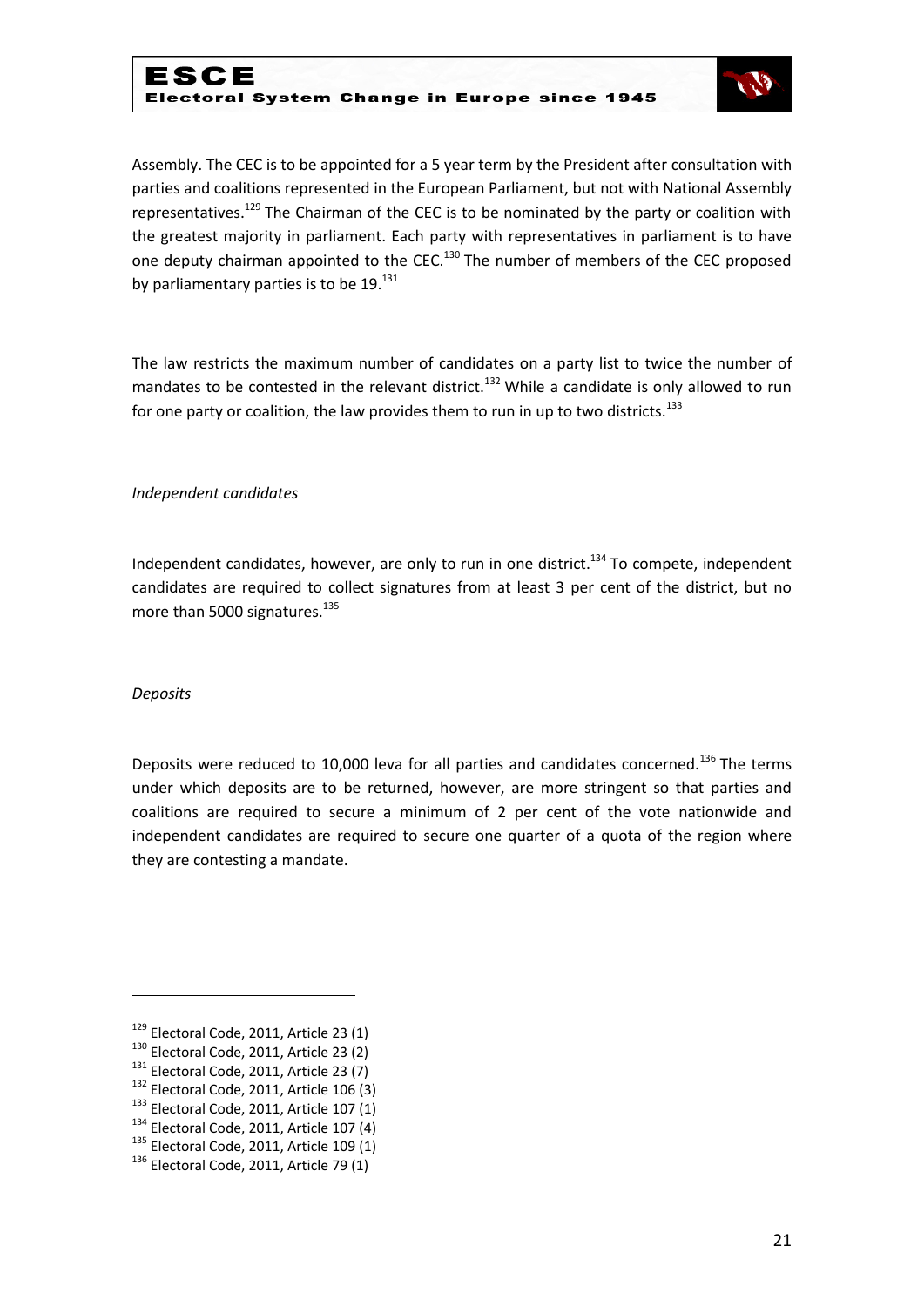

The specifications for ballot papers were further restricted, to designate not only that all would be coloured white, but that they were not to exceed a certain size, and were to be on card,  $137$ and that the Central Electoral Commission was to provide further information on ballot paper specification.<sup>138</sup>

#### *Allocation of mandates*

The method of allocation remained Hare-Niemeyer (LR-Hare).<sup>139</sup>

*Preference Voting*

The new law introduced preference voting for both the National Assembly and also for the European Parliament.<sup>140</sup> This provision allows voters to mark one name of the candidate on the list, which they prefer.<sup>141</sup> For this purpose, the law provides voters each with the right to one vote.<sup>142</sup> Should two or more names be marked, then this invalidates the preference and is to be counted simply as a vote for the party concerned.<sup>143</sup> For a preference vote to count required a candidate receive no less than 9 per cent of the total votes received for that party  $list.<sup>144</sup>$ 

All candidates receiving at least 9 per cent of all votes received are placed on a list, list 'A' in the order of the number of preference votes received, and all others are placed on list 'B' in the order they originally appeared in the list.<sup>145</sup> In the event that two or more candidates on list 'A' receive the same number of preference votes, then the seat is to be allocated by the CEC on the basis of drawing lots. $146$  In the event that no candidates reach the threshold to be placed on list 'A', then seats are to be allocated according to the ranking in which the party had

 $137$  Electoral Code, 2011, Article 162 (1-3)

<sup>138</sup> Electoral Code, 2011, Article 165

<sup>139</sup> Electoral Code, 2011, Article 251 (1)

<sup>&</sup>lt;sup>140</sup> Although the threshold required for voters to impact on the choice of candidate is 6 per cent as opposed to the provisions for the National Assembly which specify 9 per cent. See: Electoral Code, 2011, Article 259 (3)

<sup>&</sup>lt;sup>141</sup> Electoral Code, 2011, Article 198 (2)

<sup>142</sup> Electoral Code, 2011, Article 2 (2)

 $143$  Electoral Code, 2011, Article 216 (7)

<sup>&</sup>lt;sup>144</sup> Electoral Code, 2011, Article 252 (2)

<sup>145</sup> Electoral Code, 2011, Article 252 (3)

<sup>146</sup> Electoral Code, 2011, Article 252 (4)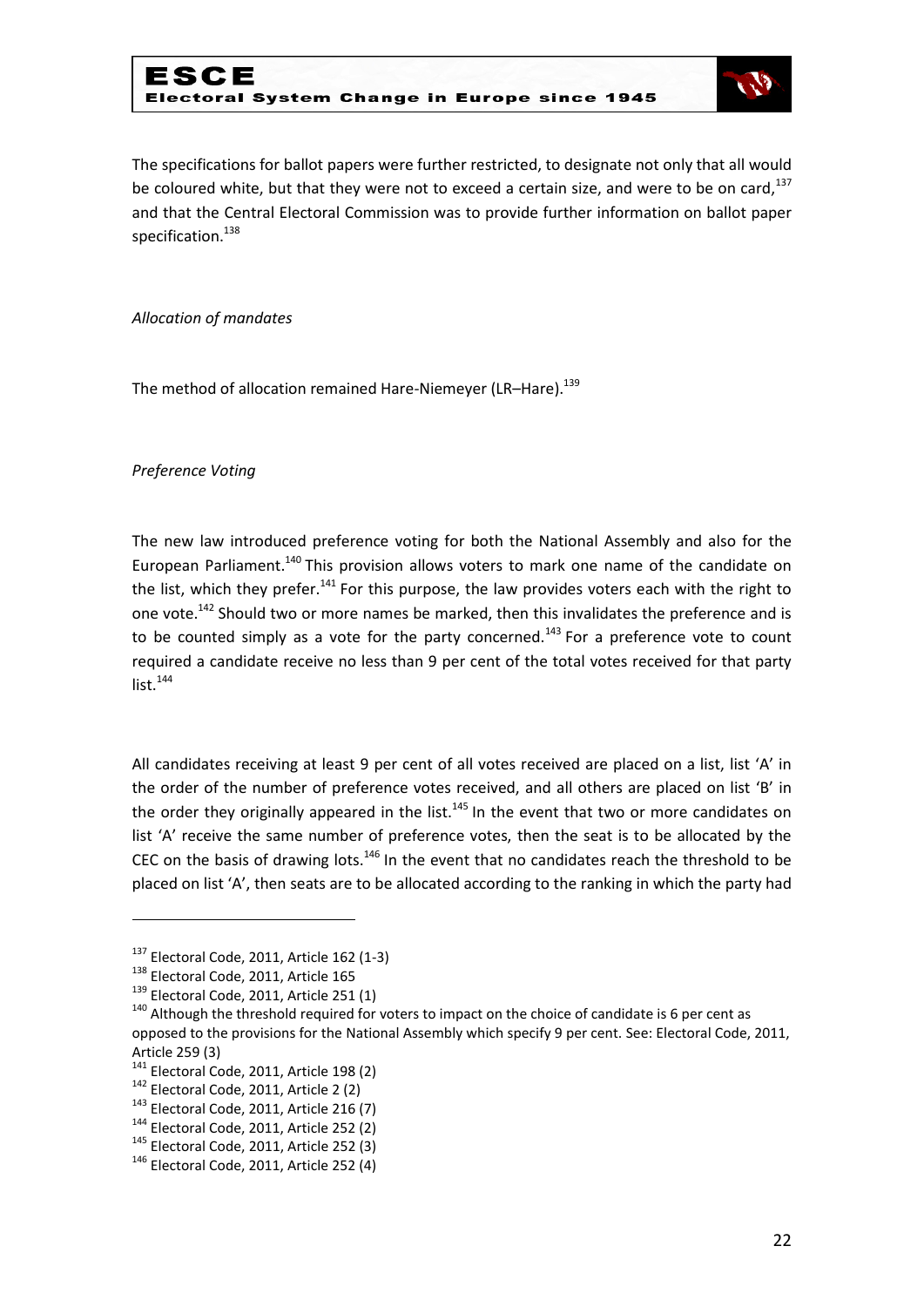## ESCE Electoral System Change in Europe since 1945



listed candidates.<sup>147</sup> In the event that there are fewer candidates on list 'A' than mandates to be allocated to the party or coalition concerned, then the rest of the mandates are distributed to those on list 'B' (that is, in the order in which the party or coalition has ranked them).<sup>148</sup> In the event that there are more candidates on list 'A' than mandates to be allocated to the party concerned, then these are allocated according to their ranking [on list 'A'].<sup>149</sup>

In the event that a candidate is elected in two districts, then the candidate may choose which mandate s/he will take up within 24 hours of having been informed,<sup>150</sup> or will be allocated the mandate of the district to which s/he first registered.<sup>151</sup>

*Constitutional Court decision 10 May 2011*

53 members of parliament lodged a complaint with the Constitutional Court concerning the Electoral Code.<sup>152</sup> With respect to those aspects regarding elections to the National Assembly, the Court decided that a number of provisions do not comply with the Constitution and ECHR. The requirement that candidates secure 2 per cent of the vote to be eligible for a refund on their deposit<sup>153</sup> (previously 1 per cent) was struck down by the Court as penalising those parties, which have in the past secured just 1 per cent of the vote.<sup>154</sup> The Court decided that the opening statement in Article 1(1) that the Electoral Code defines the procedures and organisation of elections to the National Assembly (and president and vice president) to be unconstitutional, in that this was already clearly enshrined in the Constitution (in Article 65(1)).

1

 $147$  Electoral Code, 2011, Article 252 (5)

<sup>148</sup> Electoral Code, 2011, Article 252 (6)

 $149$  Electoral Code, 2011, Article 252 (7)

 $150$  Electoral Code, 2011, Article 253 (1)

<sup>&</sup>lt;sup>151</sup> Electoral Code, 2011, Article 253 (2)

<sup>&</sup>lt;sup>152</sup> Decision No. 4, 4 May 2011 on the Constitutional issue No.4 of 2011, The State Journal, No. 36, 10.05.2011, p. 4

<sup>&</sup>lt;sup>153</sup> Electoral Code, 2011, Article 79

<sup>&</sup>lt;sup>154</sup> Decision No. 4, 4 May 2011 on the Constitutional issue No.4 of 2011, The State Journal, No. 36, 10.05.2011, pp. 16-17.